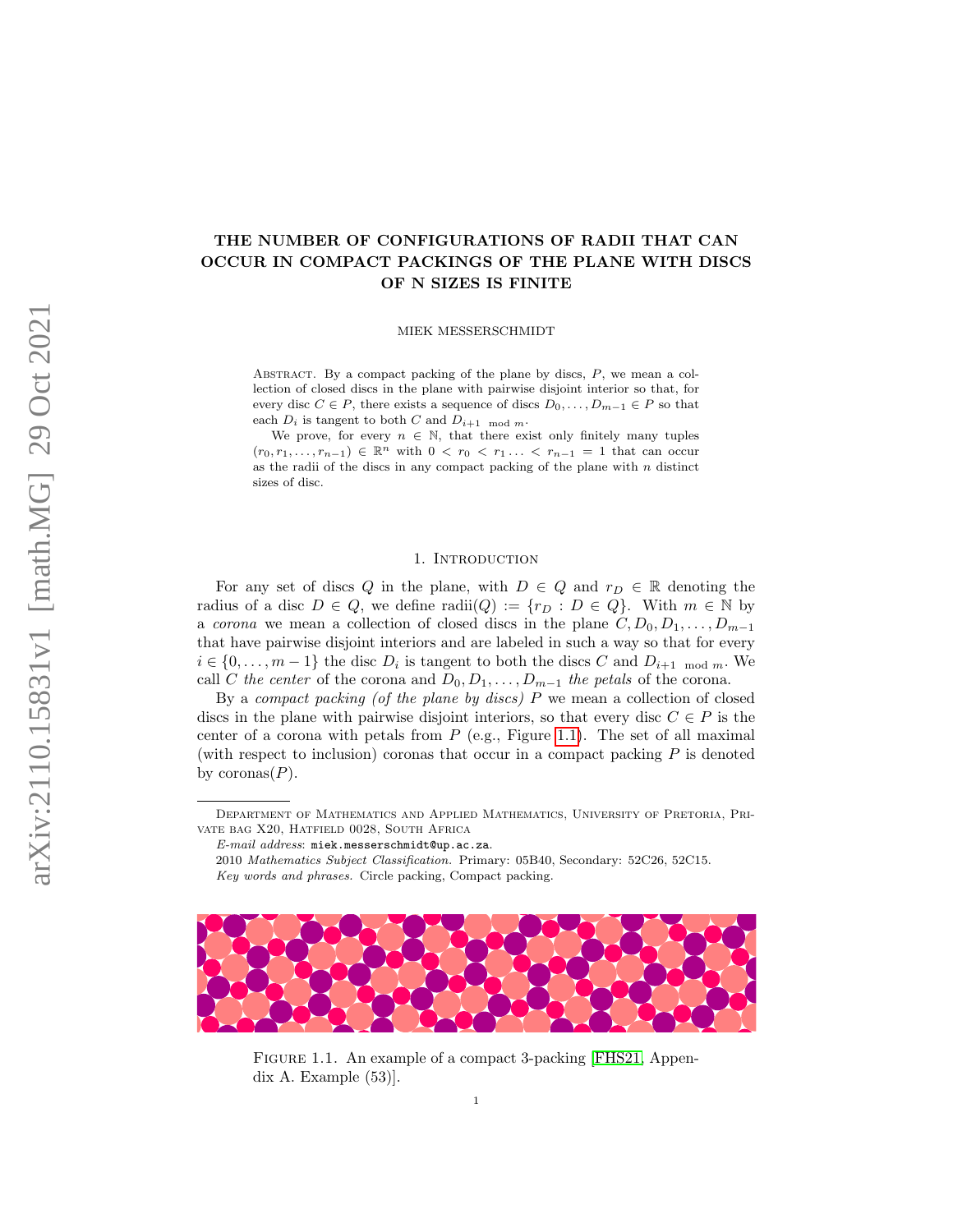With  $P$  a compact packing, in this paper, we restrict ourselves always to the case  $|\text{radii}(P)| < \infty$ . For  $n \in \mathbb{N}$ , we will say P is a compact n-packing if  $|\text{radii}(P)| = n$ . We define the set

$$
\Pi_n := \left\{ \text{radii}(P) \middle| P \text{ a compact } n\text{-packing with} \atop \text{max radii}(P) = 1 \right\}
$$

.

In this paper we prove the following result:

## <span id="page-1-0"></span>**Theorem 1.1.** For all  $n \in \mathbb{N}$ , the set  $\Pi_n$  is finite.

Before discussing our approach in this paper toward proving Theorem [1.1,](#page-1-0) we first make some brief historical remarks.

Since the hexagonal packing is the only compact packing with one size of disc we have  $|\Pi_1| = 1$ . This was likely known to the ancients. The equality  $|\Pi_2| = 9$ was only established in 2006 by Kennedy in [\[Ken06\]](#page-14-1). Of the nine elements in  $\Pi_2$ , some were known earlier, with seven appearing in Fejes Toth's 1964 book [\[FT64,](#page-14-2) p.185–187] and a further one appearing in 1993 in [\[LH93\]](#page-14-3).

Determining whether or not  $|\Pi_3|$  is finite and computing its value took a number of years after publication of [\[Ken06\]](#page-14-1) and proved to be a tantalizing problem in its own right. The bound  $|\Pi_3| \leq 13617$  was established in [\[Mes20\]](#page-14-4). Working roughly at the same time, but independently from the author, a better approach was developed by Fernique, Hashemi and Sizova who in [\[FHS21\]](#page-14-0) showed that  $|\Pi_3| = 164$ . Based on the values of  $|\Pi_1|, |\Pi_2|$  and  $|\Pi_3|$ , Connely and and Pierre made the conjecture in [\[CP19\]](#page-14-5) that the sequence  $(|\Pi_n|)$  is the OEIS sequence A086759 [\[SI21\]](#page-14-6).

Analogous work, studying compact packings of three dimensional space with spheres of two and three sizes, was performed by Fernique respectively in [\[Fer21\]](#page-14-7) and [\[Fer19\]](#page-14-8). Surprisingly, the situation in three dimensions is not quite as rich as the two dimensional case (at least for two and three sizes of spheres), in that all the compact packings of three dimensional space with two and three sizes of spheres arise through merely filling the interstitial holes in a close-packing of spheres with unit radius. This is not the case for the compact packings of discs of the plane with two and three sizes of discs as is evident in [\[Ken06\]](#page-14-1) and [\[FHS21\]](#page-14-0).

As the ideas in the current paper are partially informed by those employed in analyzing  $\Pi_3$ , we briefly describe the process involved in establishing  $|\Pi_3| < \infty$ along with some of the difficulties that arise when analyzing  $\Pi_3$  that do not exist in determining  $\Pi_2$ .

Define

 $\mathcal{P}_3 := \{ P \mid P \text{ a compact 3-packing with max radii}(P) = 1 \}.$ 

As there occur exactly three sizes of discs in any packing  $P \in \mathcal{P}_3$ , for convenience we refer to the disc sizes as *small*, medium and *large*. To any corona one may associate an abstract coronal code (see Sections [2.1](#page-4-0) and [2.4](#page-6-0) for exact definitions). The length of the code determined by a corona is exactly equal to the length of the sequence of petals in the corona. Mimicking Kennedy's argument from [\[Ken06\]](#page-14-1), it is not difficult to see that for any compact 3-packing  $P \in \mathcal{P}_3$ , all codes determined by coronas in  $P$  with small centers have a universal bound of six on their length.

A first difficulty arises: That of determining a universal bound on the length of codes associated to any coronas with medium centers in any compact 3-packing  $P \in \mathcal{P}_3$ . Failing this, there could exist infinitely many coronas with medium centers that occur across compact 3-packings in  $\mathcal{P}_3$ , all with distinct associated coronal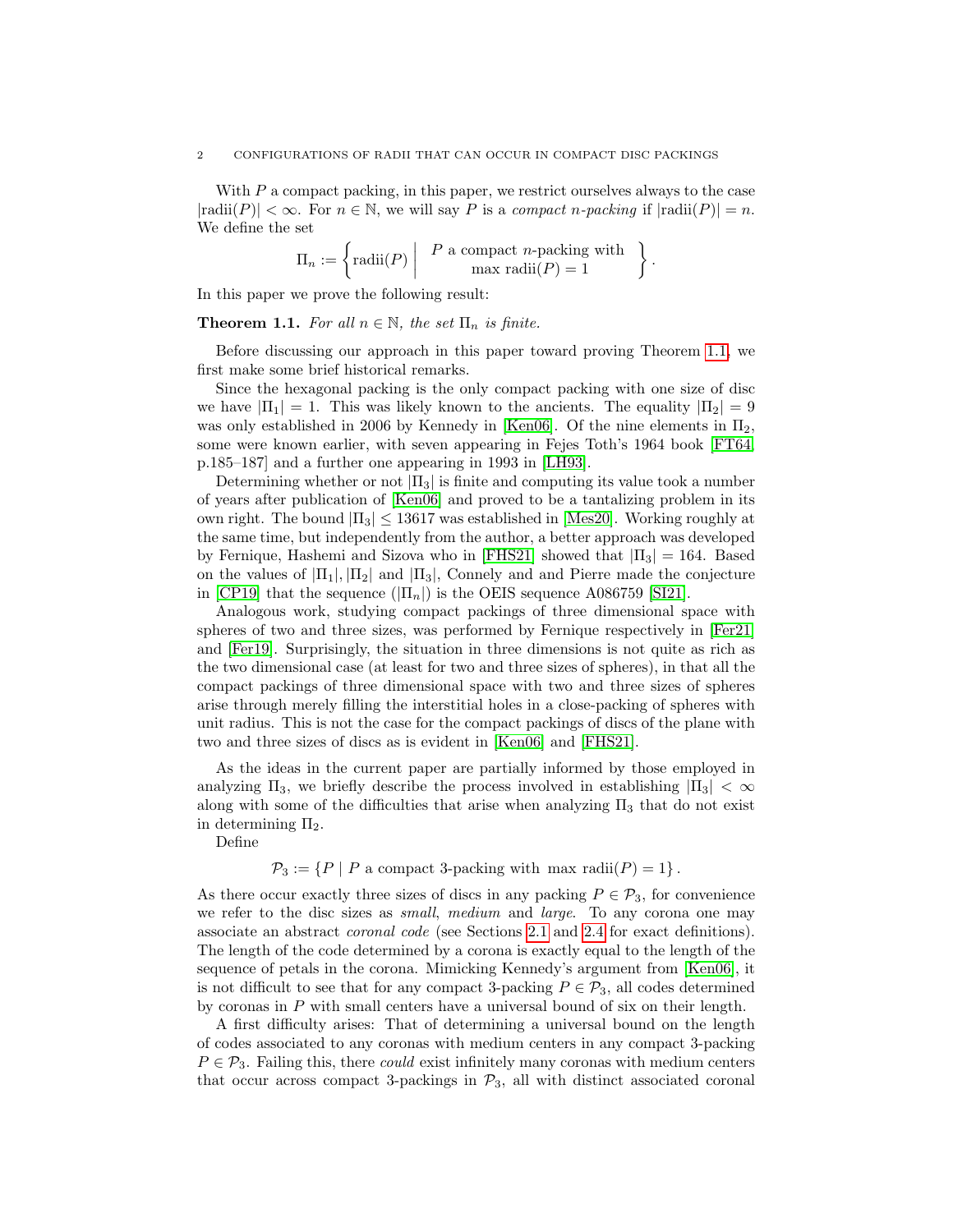

<span id="page-2-1"></span>FIGURE 1.2. Two coronas with three sizes of discs that are not congruent (modulo rigid motions and scaling) that determine the same coronal code 1:2000000.

codes. This would imply  $|\Pi_3| = \infty$ . A crucial observation in showing that this is not the case is the result [\[FHS21,](#page-14-0) Lemma 6.1] paraphrased here:

<span id="page-2-0"></span>**Lemma 1.2.** There exists a universal constant  $K > 0$  so that, for any compact 3-packing P with radii(P) =  $\{r_0, r_1, r_2\}$  satisfying  $0 < r_0 < r_1 < r_2 = 1$ , we have

$$
0 < K \le \frac{r_0}{r_1}.
$$

The largest value of K can take on is  $\min\{r : \{r,1\} \in \Pi_2\}.$ 

The proof of Lemma [1.2](#page-2-0) proceeds through leveraging knowledge of  $\Pi_2$  to determine a universal lower bound  $K$  for all possible ratios of small-to-medium radii that can occur in any compact 3-packing from  $P_3$ . This is crucial in placing a universal bound on the length of the coronal codes associated to coronas with medium center that can occur across all compact 3-packings. This universal bound allows one to enumerate all of the finitely many pairs of codes that can possibly be associated to coronas with small and medium centers occurring in any compact 3-packing from  $P_3$ . This idea returns in Section [5](#page-9-0) of the current paper where we prove a more general version of Lemma [1.2](#page-2-0) in Lemma [5.1.](#page-9-1)

A second difficulty now arises: There exist infinitely many coronas containing discs of three different radii that are not congruent (modulo rigid motions and scaling), but who nevertheless determine the same coronal code (see Figure [1.2\)](#page-2-1). For this reason, there could exist infinitely many more elements in  $\Pi_3$  than the finite set all possible pairs of coronal codes that can be associated to coronas with small and medium centers in any compact 3-packing from  $P_3$ . One then needs to show that this is not the case: In any compact 3-packing  $P \in \mathcal{P}_3$  there exists a pair of coronas with small and medium centers so that their associated coronal codes necessarily satisfy conditions (which we do not state here) that uniquely determine the values in radii(P). This shows that  $\Pi_3$  has at most as many elements as pairs of codes that satisfy the mentioned necessary conditions, of which there are only finitely many. This idea also returns in the current paper (cf. Sections [3](#page-6-1) and [4\)](#page-7-0).

The third and last difficulty arises in computing the exact values of elements of  $\Pi_3$ . Elements of  $\Pi_3$  are determined as solutions to systems of trigonometric equations in two variables which are obtained from the pairs of codes associated with coronas with small and medium radii in some compact 3-packing  $P \in \mathcal{P}_3$ . Such systems of equations can be manipulated into systems of equations containing radicals of rational expressions, and further into systems of polynomial equations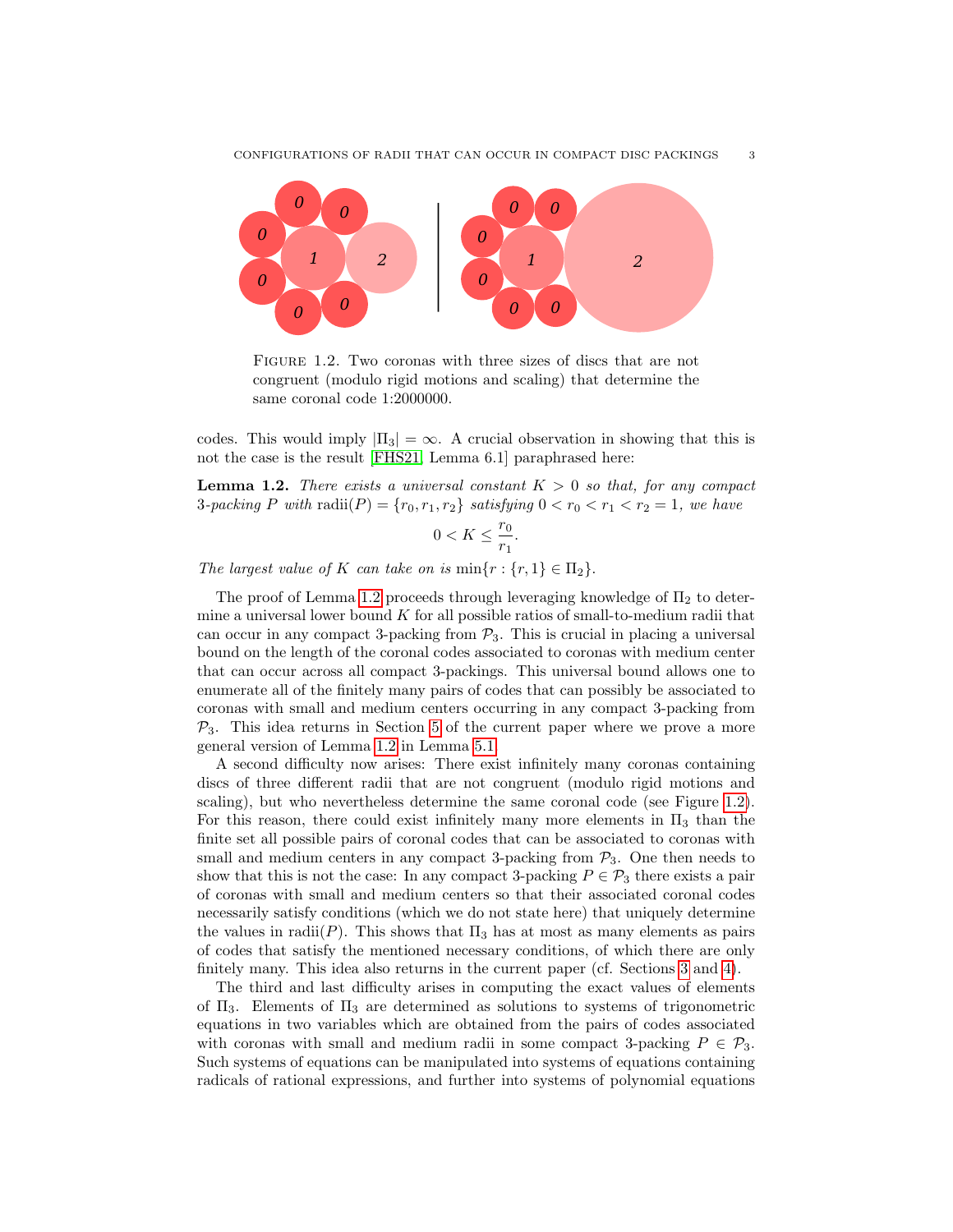in two variables (cf. [\[Mes20,](#page-14-4) Section 8] and [\[FHS21,](#page-14-0) Sections 5 and 6]). The solutions of these systems of polynomial equations can be determined as the roots of single variable polynomials through computing appropriate Gröbner bases of the occurring polynomials. Some of these computations can become expensive (cf. [\[FHS21,](#page-14-0) Sections 3.5 and 3.6]). As our methods in this paper do not require explicit computation of elements in any of the sets  $\Pi_n$  in order to prove Theorem [1.1,](#page-1-0) the computational difficulties mentioned in this paragraph are not encountered.

We now turn to the approach taken in this paper to prove Theorem [1.1.](#page-1-0) The proof follows through strong induction and is somewhat informed by the arguments and computations from [\[Mes20\]](#page-14-4) and [\[FHS21\]](#page-14-0), but does not at all rely on any computer calculations.

In Section [2](#page-4-1) we define a simple symbolic language so that we may analyze compact packings entirely abstractly. This is done to facilitate the combinatorial arguments without the need to refer to actual compact packings. In Sections [2.1](#page-4-0) and [2.2,](#page-4-2) we define what we call coronal codes and angle symbols. Coronal codes are abstract representations of coronas, and angle symbols are abstract representations of the angle formed at the center of specific a disc through connecting the centers of three mutually tangent discs with disjoint interior (cf. Figure [2.1\)](#page-5-0). For a coronal code we define what we call its angle sum which is the formal sum of the angle symbols that represent the sum of the angles formed by connecting the center of the central disc of a corona to the centers of its petals.

In Sections [2.3](#page-5-1) and [2.4,](#page-6-0) we describe what we call realizations and what we call the canonical labeling of a compact packing. By a realization we merely mean assigning concrete positive values to indeterminates in a formal algebraic expression. For a compact packing, we describe what we call the canonical labelling of the packing (labelling all discs with non-negative integers in increasing order of size), along with its canonical realization (mapping the label of a disc to the radius of the disc). As such, all coronal codes from coronas obtained from a canonically labeled compact packing are necessarily such that their angle sums, when realized by the canonical realization, necessarily evaluate to  $2\pi$ .

In Section [3](#page-6-1) we define what we call a *fundamental set* of angle symbols. We continue to prove in Theorem [3.4](#page-7-1) that every canonically labeled compact packing is such that it necessarily contains a set of coronas so that their associated coronal codes determines a fundamental set.

In Section [4](#page-7-0) we prove Theorem [4.2.](#page-8-0) This is an entirely abstract result which shows that any collection of coronal codes that determine a fundamental set is such that a certain map from a set of certain possible realizations to the the tuple of realized angle sums is injective. This allows us to prove Theorem [4.3,](#page-8-1) which states that the coronal codes from a canonically labeled compact packing determine a unique realization  $\rho$  (i.e., the canonical realization) for which these coronal codes' angle sums, when realized by  $\rho$ , evaluate to  $2\pi$ .

Section [5](#page-9-0) sees proof of what we will call The Bootstrapping Lemma (Lemma [5.1\)](#page-9-1). This lemma is a generalization of Lemma [1.2.](#page-2-0) It allows us to relate ratios of radii that occur in certain different realizations for the same set of coronal codes that determine a fundamental set. This lemma will be a crucial ingredient in a strong induction argument that forms part of the main result.

In Section [6,](#page-10-0) for  $n \in \mathbb{N}$  with  $n \geq 2$ , we define what we call *n*-essential sets. An n-essential set is a collection of  $n-1$  coronal codes that firstly determine a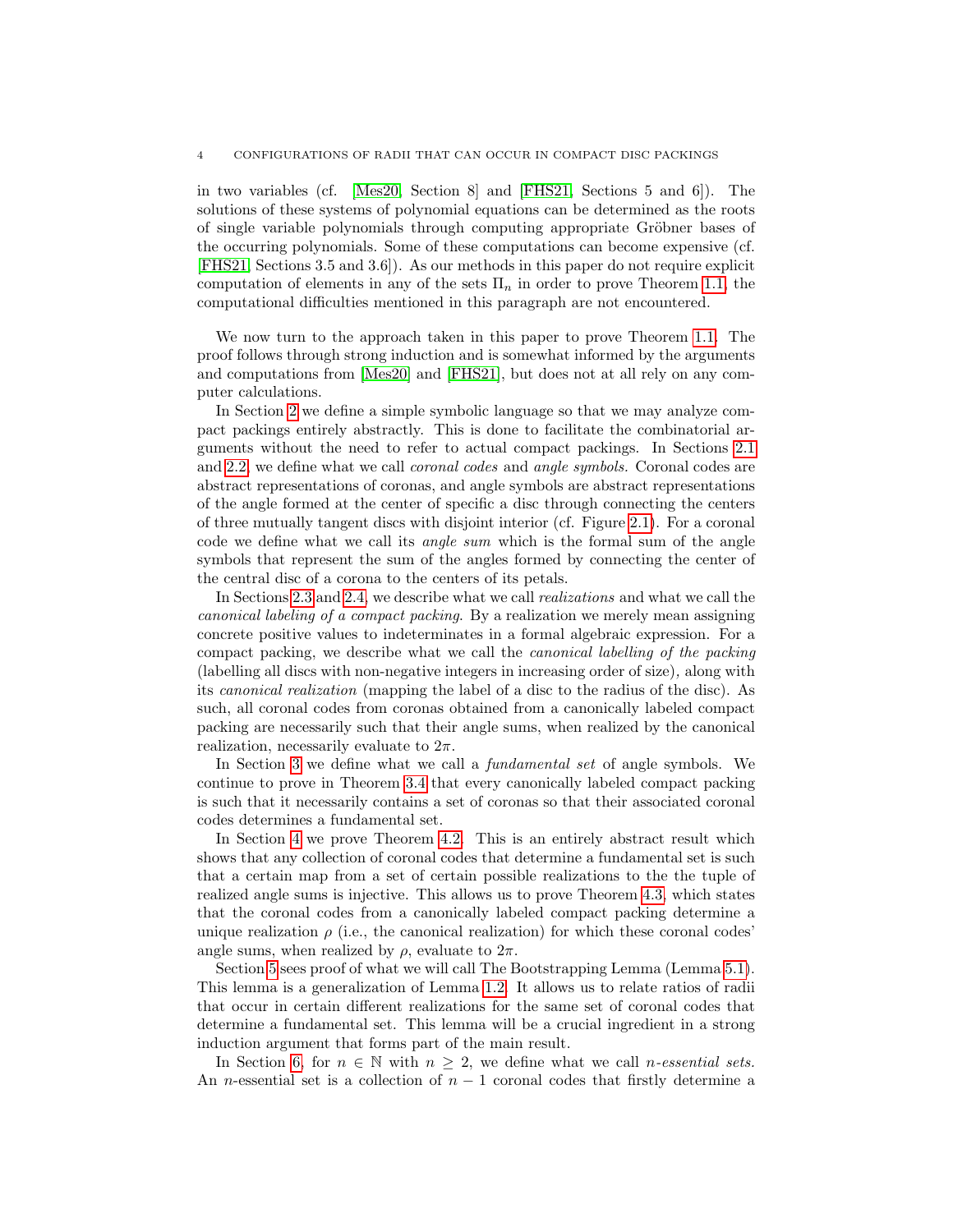fundamental set, and secondly, for which there exist two monotone realizations so that the angle sum of all coronal codes in the set, when realized by these two maps, the results respectively lie in the intervals  $(0, 2\pi]$  and  $[2\pi, \infty)$ . This definition allows for leveraging The Bootstrapping Lemma in a strong induction argument to prove that, for all  $n \in \mathbb{N}$  with  $n \geq 2$ , there exist at most finitely many *n*-essential sets (Corollary [6.6\)](#page-13-0). We finally argue that every compact n-packing determines at least one of the finitely many  $n$ -essential sets and that every  $n$ -essential set determines at most one (perhaps no) element of  $\Pi_n$ . Therefore, for every  $n \in \mathbb{N}$  with  $n \geq 2$ , cardinality of  $\Pi_n$  is bounded by the cardinality of the set of all *n*-essential sets (cf. Corollary [6.8\)](#page-13-1).

We do remark that our method for showing  $|\Pi_n| < \infty$  is non-constructive and therefore does not determine quantitative bounds for  $|\Pi_n|$ . As it stands, determining quantitative bounds would require some significant computational resources (cf. Remark [6.9\)](#page-13-2). For this reason, we opt to use bounds for the size of certain combinatorial objects that are obvious, but definitely not optimal, as using tighter bounds or even the exact values will not provide any advantage.

# 2. Preliminaries

<span id="page-4-1"></span><span id="page-4-0"></span>2.1. Coronal codes. Let S be any set of symbols and let  $m \in \mathbb{N}$ . With symbols  $c, p_0, p_1, \ldots, p_{m-1} \in S$ , by a coronal code (over S of length m), we will mean a formal string of the form

$$
c:p_0p_1\ldots p_{m-1}.
$$

In the coronal code  $x := c : p_0p_1 \dots p_{m-1}$ , we call the symbol, c, the center of the coronal code x, and the symbols,  $p_0, p_1, \ldots, p_{m-1}$ , the *petals* of the coronal code x. We will say two coronal codes  $c : p_0p_1 \dots p_{m-1}$  and  $d : q_0q_1 \dots q_{k-1}$  are equivalent if they have the same length,  $m = k$ , have the same centers,  $c = d$ , and the formal string  $p_0p_1 \tldots p_{m-1}$  equals some rotation and/or reflection of the formal string  $q_0q_1 \tldots q_{m-1}$ . We denote the set of all equivalence classes of coronal codes over S by  $\mathfrak{C}(S)$ . We will not make explicit distinction between an equivalence class of coronal codes in  $\mathfrak{C}(S)$  and the members of the equivalence class.

<span id="page-4-2"></span>2.2. Angle symbols. Let S be any set of symbols. For symbols  $a, b, c \in S$  we define the formal symbol

$$
c_b^a := \arccos\left(\frac{(c+a)^2 + (c+b)^2 - (a+b)^2}{2(c+a)(c+b)}\right)
$$

and call the symbol  $c_b^a$  an angle symbol (over S). In an arrangement of three mutually tangent discs, labeled  $a, b$  and  $c$ , an angle symbol  $c_b^a$  is defined to abstractly represent the angle formed at the center of the disc  $c$  by the line segments connecting the center of the disc labeled c to the centers of the discs labeled a and b (cf. Figure [2.1\)](#page-5-0).

We explicitly note that that elements in  $S$  are *always* to be considered as indeterminate symbols in an angle symbol over S. For an angle symbol  $c_b^a$  we call c the vertex of the angle symbol  $c_b^a$  and we call a, b the petals of the angle symbol  $c_b^a$ . We regard  $c_b^a$  and  $c_a^b$  as identical. We denote the set of all angle symbols over S by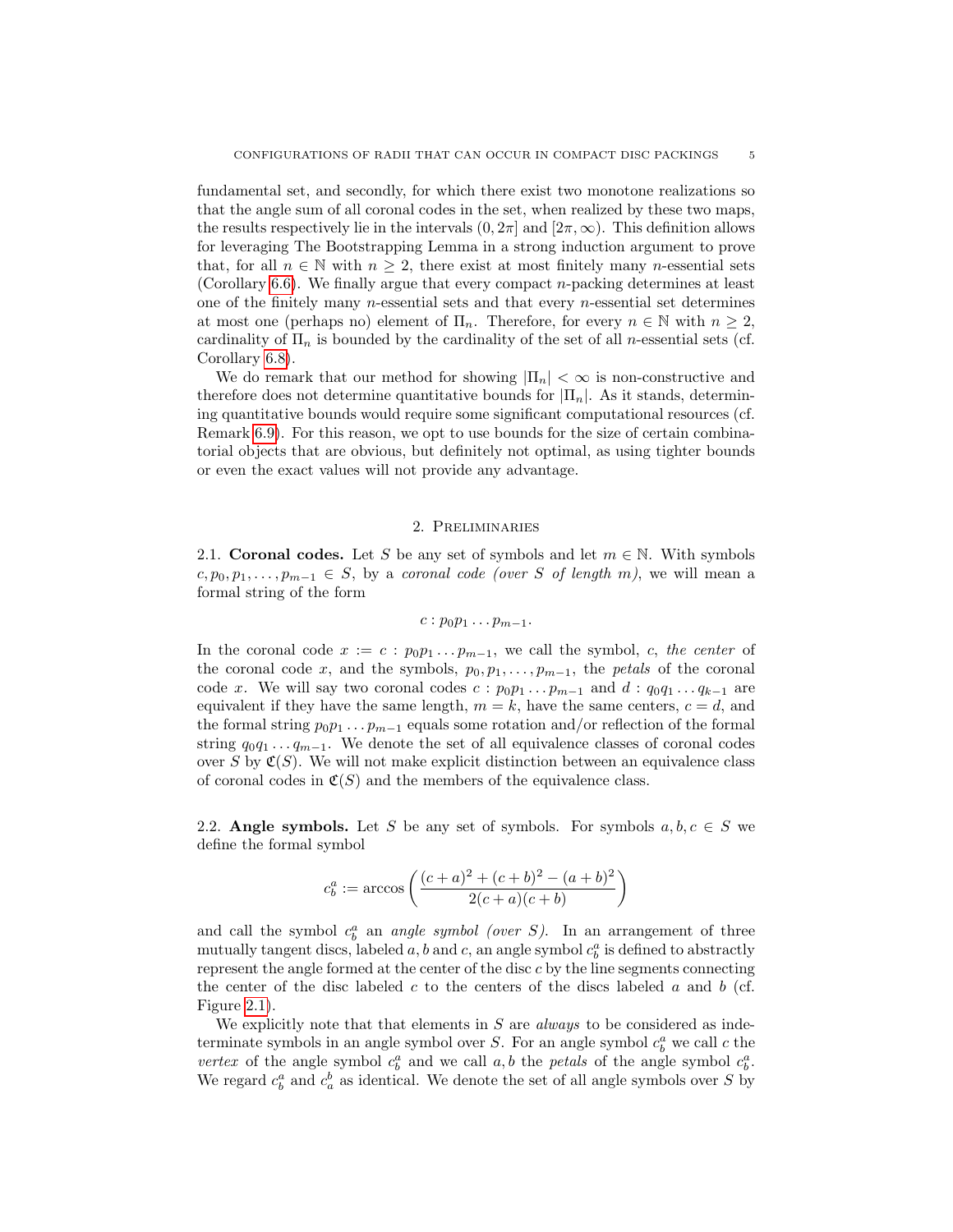

<span id="page-5-0"></span>FIGURE 2.1. The angle represented by the angle symbol  $c_b^a$ .

 $\mathfrak{A}(S)$ . For distinct symbols  $a, b, c, d \in S$  we define the following formal symbols:

|                                          | $\partial_a c_a^b = \partial_a c_b^a := \frac{\sqrt{bc}}{(c+a)\sqrt{a}\sqrt{a+b+c}},$        |                                                      |  |
|------------------------------------------|----------------------------------------------------------------------------------------------|------------------------------------------------------|--|
|                                          | $\partial_a c^c_a = \partial_a c^a_c \quad := \quad \mbox{$\frac{c}{(c+a)\sqrt{a^2+2ac}}$},$ | $\partial_d c^a_b$ := 0,                             |  |
|                                          | $\partial_a c_a^a = \frac{2\sqrt{c}}{(c+a)\sqrt{2a+c}},$                                     | $\partial_d c_c^a$ := 0,                             |  |
|                                          |                                                                                              | $\partial_d c_a^a := 0,$<br>$\partial_d c_c^c := 0,$ |  |
| $\partial_c c_a^b = \partial_c c_b^a$ := | $(a+b+2c)\sqrt{ab}$<br>$\frac{1}{(c^2+ab+ac+bc)\sqrt{c}\sqrt{a+b+c}}$                        | $\partial_c c_c^c$ := 0.                             |  |
| $\partial_c c_a^c = \partial_c c_c^a$ := | $-\frac{a}{(c+a)\sqrt{a^2+2ac}},$                                                            |                                                      |  |

The symbols defined above are exactly the partial derivatives of the involved angle symbols toward the stated indeterminate. For our purpose, the exact values of the expressions above are not as important as their signs, as will be seen in the proof of Lemma [4.1.](#page-7-2) For  $a \in S$ , we will regard  $\partial_a$  as an additive operator on sums of angle symbols.

Let  $x := c : p_0p_1 \dots p_{m-1} \in \mathfrak{C}(S)$  be any coronal code. We define the formal sum

$$
\alpha(x) := c_{p_0}^{p_1} + c_{p_1}^{p_2} + \ldots + c_{p_{m-2}}^{p_{m-1}} + c_{p_{m-1}}^{p_0}.
$$

The expression  $\alpha(x)$  is called an *angle sum* for the coronal code x. We assume in this formal sum that addition commutes, and therefore as a map,  $\alpha$  is well defined on equivalence classes in  $\mathfrak{C}(S)$ . The set of angle symbols that occur in coronal code  $x := c : p_0 p_1 \dots p_{m-1} \in \mathfrak{C}(S)$  is defined and denoted as

$$
angles(x) := \{c_{p_0}^{p_1}, c_{p_1}^{p_2}, \dots, c_{p_{m-2}}^{p_{m-1}}, c_{p_{m-1}}^{p_0}\} \subseteq \mathfrak{A}(S).
$$

<span id="page-5-1"></span>2.3. **Realizations.** Let S be any set of symbols. By a *realizer* of S we mean a map  $\rho : S \to (0, \infty)$ . With a realizer  $\rho : S \to (0, \infty)$  and any (formal) arithmetic expression E containing symbols from S, by  $E|_{\rho}$  we mean the expression E with every symbol  $s \in S$  occurring in E replaced by  $\rho(s)$  and we will call  $E|_{\rho}$  the realization of E by  $\rho$ . E.g.,

$$
c_b^a|_{\rho} := \arccos\left(\frac{(\rho(c) + \rho(a))^2 + (\rho(c) + \rho(b))^2 - (\rho(a) + \rho(b))^2}{2(\rho(c) + \rho(a))(\rho(c) + \rho(b))}\right) \in \mathbb{R}.
$$

We will say that  $x \in \mathfrak{C}(S)$  is tightly realized by  $\rho : S \to (0, \infty)$  if  $\alpha(x)|_{\rho} = 2\pi$ . With  $C \subseteq \mathfrak{C}(S)$ , we will say that C is tightly realized by  $\rho$  if all  $t \in C$  are tightly realized  $by$   $ρ$ .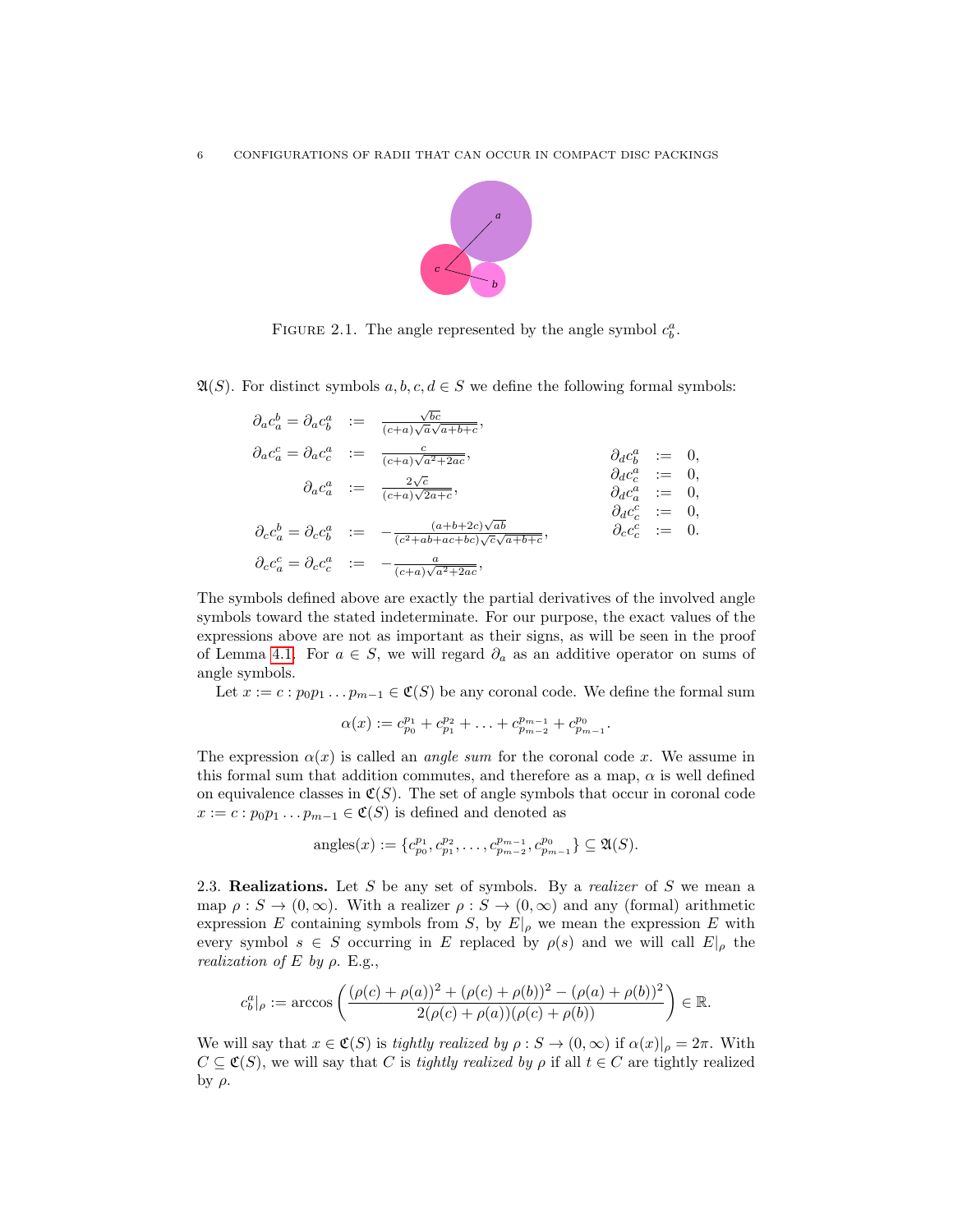<span id="page-6-0"></span>2.4. Canonical labeling and canonical realizers. Let  $n \in \mathbb{N}$  and let Q be any collection of discs in the plane with  $|radii(Q)| = n$ . With  $0 < r_0 < \ldots < r_{n-1}$  such that radii $(Q) = \{r_0, \ldots, r_{n-1}\}\$  we label every disc  $D \in Q$  with the unique index  $i \in \{0, \ldots, n-1\}$  attached to its radius  $r_i$  and we denote this label by  $L_D$ . We call this labeling of discs the canonical labeling of Q. The map  $\rho : S \to (0, \infty)$  defined, for all  $i \in S$ , by  $\rho(i) := r_i$  is called the *canonical realizer of Q*.

Let P be a canonically labeled compact n-packing with  $0 < r_0 < \ldots < r_{n-1}$  so that radii $(P) = \{r_0, \ldots, r_{n-1}\}.$  With  $S := \{0, 1, \ldots, n-1\}$ , we define the function code : coronas $(P) \to \mathfrak{C}(S)$  for any maximal corona  $\mathcal{C} \in \mathfrak{corons}(P)$  with center  $C \in P$  and petals  $D_0, \ldots, D_{m-1} \in P$ , as

$$
\mathrm{code}(\mathcal{C}) := L_C: L_{D_0} L_{D_1} \dots L_{D_{m-1}} \in \mathfrak{C}(S).
$$

It is clear, by definition of a compact packing, that the set  $(\text{code} \circ \text{coronas})(P) \subseteq$  $\mathfrak{C}(S)$  is necessarily tightly realized by the canonical realizer of P.

The set of all angle symbols that occur in a canonically labeled compact packing P is defined as

$$
pack\text{-angles}(P) := \bigcup_{x \in (\text{codeecoronas})(P)} \text{angles}(x) \subseteq \mathfrak{A}(S).
$$

<span id="page-6-1"></span>3. Fundamental sets and fundamental sets from compact packings

We now define a structure that we call fundamental sets of angle symbols. Fundamental sets are meant to capture configurations of angle symbols one is assured to be able to obtain from the coronal codes determined from every canonically labeled compact n-packing (cf. Theorem [3.4\)](#page-7-1). The main purpose of fundamental sets is to facilitate the proofs of Theorem [4.2](#page-8-0) and Lemma [5.1.](#page-9-1)

**Definition 3.1.** Let  $n \in \mathbb{N}$  and  $S := \{0, 1, \ldots, n-1\}$ . Let  $B \subseteq \mathfrak{A}(S)$  be non-empty. We define the set of all vertices that occur in the set  $B$  by

$$
vertices(B) := \{c : c_a^b \in B\}
$$

and the set of all petals that occur in  $B$  by

$$
\mathrm{petals}(B) := \bigcup_{c_b^a \in B} \{a, b\}.
$$

We say the set B is *isolated* if  $peta(S) \subseteq \text{vertices}(B)$ .

<span id="page-6-2"></span>**Definition 3.2.** Let  $n \in \mathbb{N}$  with  $n \geq 2$  and  $S := \{0, 1, \ldots, n-1\}$ . A set of the form  $F := \{0_{b_0}^{a_0}, 1_{b_1}^{a_1}, \ldots, (n-2)_{b_{n-2}}^{a_{n-2}}\}\subseteq \mathfrak{A}(S)$  will be called *fundamental* if F has no isolated non-empty subsets (including  $F$  itself).

<span id="page-6-3"></span>**Lemma 3.3.** Let  $n \in \mathbb{N}$  with  $n \geq 2$  and set  $S := \{0, \ldots, n-1\}$ . Let P be a canonically labeled compact packing of discs with  $|{\rm radii}(P)| = n$ . For every proper non-empty subset K of S, there exists a set of the form  $G := \{0_{b_0}^{a_0}, 1_{b_1}^{a_1}, \ldots, (n-1_{b_n})\}$  $1)_{b_{n-1}}^{a_{n-1}}$ } ⊆ pack-angles(P) so that every proper non-empty subset  $B \subsetneq G$  satisfying vertices( $B$ )  $\subset$  K is not isolated.

Proof. We proceed by contradiction.

Suppose there exists a proper non-empty subset  $K$  of  $S$  so that every set of the form  $G := \{0_{b_0}^{a_0}, 1_{b_1}^{a_1}, \ldots, (n-1)_{b_{n-1}}^{a_{n-1}}\} \subseteq \text{pack-angles}(P)$  contains a non-empty proper subset  $B \subsetneq G$  satisfying vertices $(B) \subseteq K$  with B isolated, i.e., petals $(B) \subseteq$ vertices $(B)$ .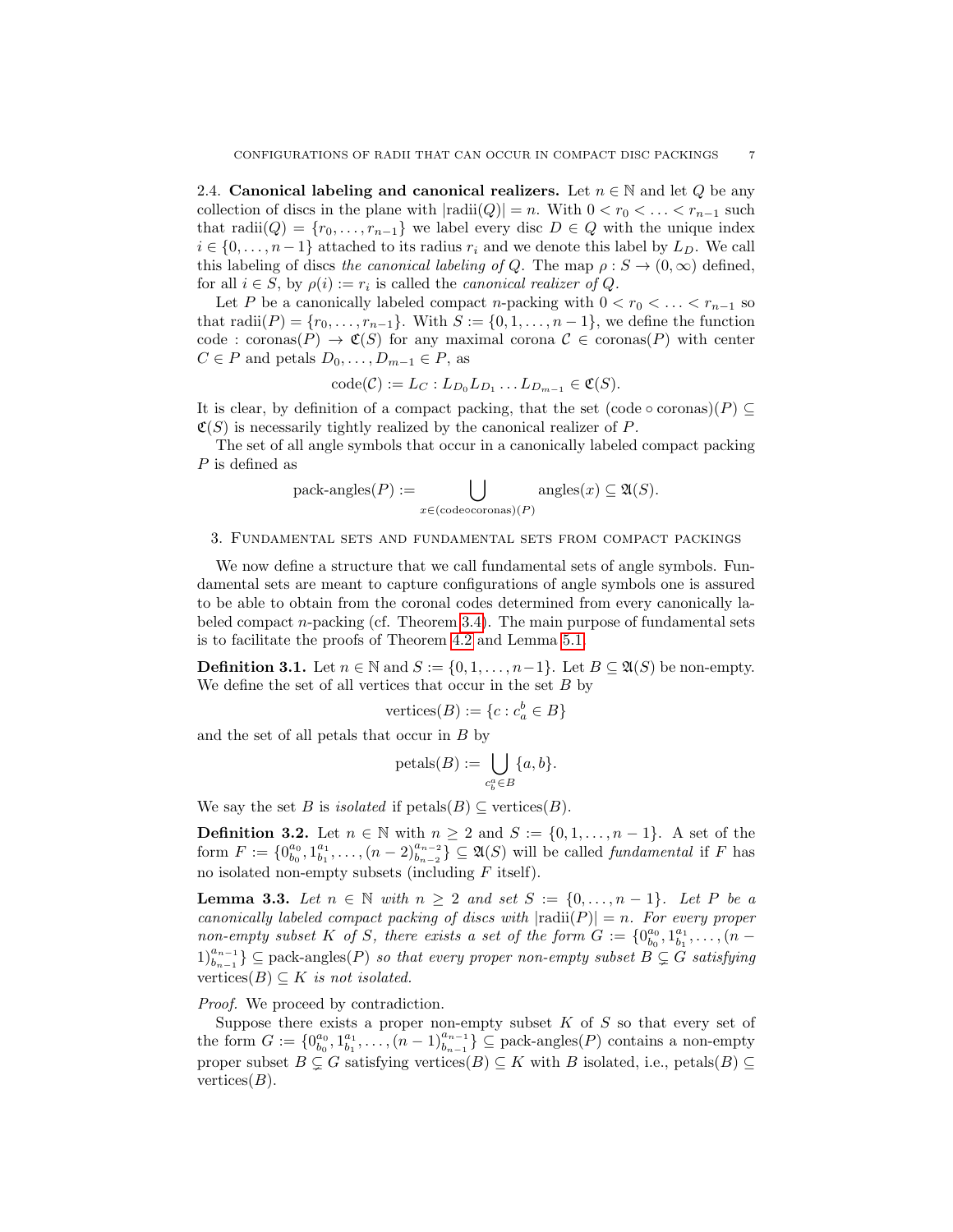

FIGURE 3.1. An example of a canonically labeled compact 3packing P with fundamental set  ${0, 1, 1, 1 \choose 2} \subseteq$  pack-angles(P) determined from the highlighted discs (cf. Definition [3.2\)](#page-6-2). The set of coronal codes  $\{0: 22121, 1: 212020\}$  determined from the blue and green coronas form a 3-essential set (cf. Definition [6.1\)](#page-10-1).

<span id="page-7-3"></span>This means that all coronas in  $P$  that has a center labeled by an element from  $K$ , only has petals labeled by elements from  $K$ . This can happen only if all discs that occur in the packing  $P$  have labels in  $K$ , contradicting the fact that all elements from S occur as labels in the canonical labeling of P.

We conclude that the negation of the above supposition is true: For every proper non-empty subset K of S, there exists a set of the form  $G := \{0_{b_0}^{a_0}, 1_{b_1}^{a_1}, \ldots, (n-1_{b_n})\}$  $1)_{b_{n-1}}^{a_{n-1}}$ } ⊆ pack-angles(P) so that every proper non-empty subset  $B \subsetneq G$  satisfying vertices( $B$ )  $\subset K$  is not isolated.

<span id="page-7-1"></span>**Theorem 3.4.** Let  $n \in \mathbb{N}$  with  $n > 2$  and set  $S := \{0, \ldots, n-1\}$ . Let P be a canonically labeled compact n-packing. The set pack-angles $(P)$  contains a fundamental set of the form  $\{0_{b_0}^{a_0}, 1_{b_1}^{a_1}, \ldots, (n-2)_{b_{n-2}}^{a_{n-2}}\} \subseteq \mathfrak{A}(S)$ .

*Proof.* We apply Lemma [3.3](#page-6-3) with  $K := \{0, \ldots, n-2\}$ : There exists a set of the form  $G := \{0_{b_0}^{a_0}, 1_{b_1}^{a_1}, \ldots, (n-1)_{b_{n-1}}^{a_{n-1}}\} \subseteq \text{pack-angles}(P)$  so that no non-empty subset of  $F := \{0_{b_0}^{a_0}, 1_{b_1}^{a_1}, \ldots, (n-2)_{b_{n-2}}^{a_{n-2}}\}$  is isolated. Hence F is fundamental. □

Figure [3.1](#page-7-3) displays an example of a fundamental set of angle symbols determined from a canonically labeled 3-packing.

# <span id="page-7-0"></span>4. Unique tight realizations for coronal codes from canonically labeled compact packings

The purpose of this section is to prove Theorem [4.2.](#page-8-0) The main idea is that sets of coronal codes that determine fundamental sets of angle symbols (cf. Definition [3.2\)](#page-6-2) are such that map  $\mathbf{G} : (0, \infty)^S \to \mathbb{R}^{n-1}$ , as defined in Theorem [4.2,](#page-8-0) is injective when restricted to a certain subset of  $(0,\infty)^S$ . Combining Theorems [3.4](#page-7-1) and [4.2](#page-8-0) then allows us to show, for any compact  $n$ -packing  $P$ , that there exists exactly one element  $\Pi_n$  that tightly realizes (code  $\circ$  coronas)(P).

<span id="page-7-2"></span>**Lemma 4.1.** Let S be any set of symbols and let  $x := c : p_0 \dots p_{m-1} \in \mathfrak{C}(S)$ . For any  $\rho \in (0,\infty)^S$  and any  $v \in [0,\infty)^S$  satisfying both  $v(c) = 0$  and  $v(p) > 0$  for at least one petal  $p \in \{p_0, \ldots, p_{m-1}\}\$ , the map  $[0, \infty) \ni t \mapsto \alpha(x)|_{\rho+tv}$  is strictly increasing.

*Proof.* Let  $t \in [0, \infty)$  be arbitrary. Let  $\rho \in (0, \infty)^S$  and let  $v \in [0, \infty)^S$  satisfy  $v(c) = 0$  and  $v(p) > 0$  for at least one petal  $p \in \{p_0, \ldots, p_{m-1}\}.$  Since  $v(p) > 0$ and  $v(c) = 0$  we have  $p \neq c$ . Keeping the definitions of Section [2.2](#page-4-2) in mind, for any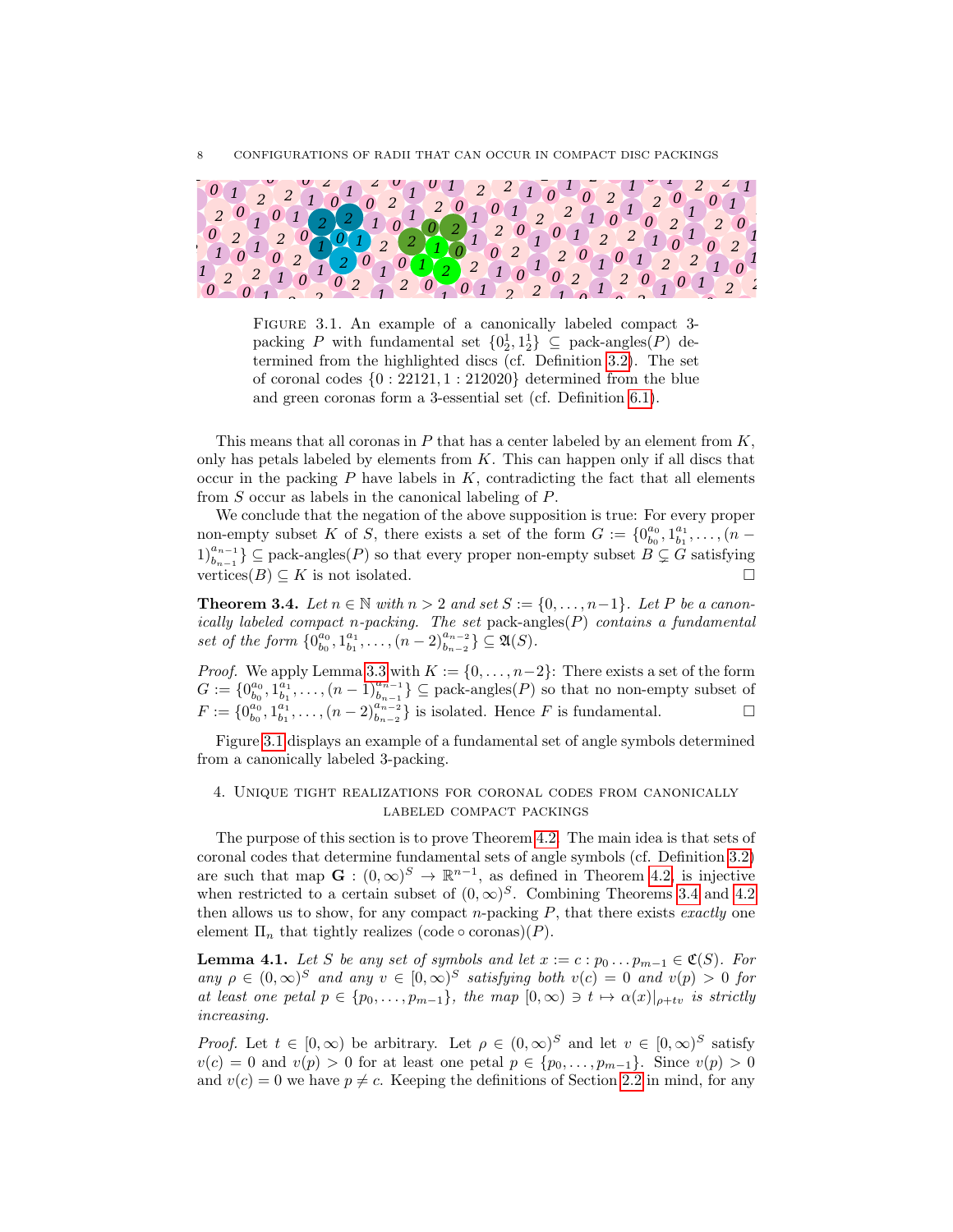$d \in S \setminus \{c\}$  and any  $a, b \in S$  we have  $(\partial_d c_b^a)|_{\rho+tv} \ge 0$  and therefore  $(\partial_d \alpha(x))|_{\rho+tv} \ge 0$ . Further, there exists some  $s \in S$  so that the angle symbol  $c_s^p$  occurs at least once as a term in the angle sum  $\alpha(x)$ . Therefore, since  $\rho + tv \in (0, \infty)^S$ , we have  $(\partial_p \alpha(x))|_{\rho+tv} > 0$ . Remembering that  $v(c) = 0$ , obtain

$$
\sum_{s \in S} (\partial_s \alpha(x))|_{\rho + tv} v(s) = \sum_{s \in S \setminus \{c\}} (\partial_s \alpha(x))|_{\rho + tv} v(s)
$$
  
\n
$$
\geq (\partial_p \alpha(x))|_{\rho + tv} v(p)
$$
  
\n
$$
> 0.
$$

Now notice that the directional derivative of the map  $(0, \infty)^S \ni \sigma \mapsto \alpha(x)|_{\sigma}$  at  $\rho+tv$ in the direction of  $v$  is a positive scalar multiple the left of the above inequality and hence this directional derivative is strictly positive. Therefore the map  $[0, \infty) \ni$  $t \mapsto \alpha(x)|_{\rho+tv}$  is strictly increasing.

<span id="page-8-0"></span>**Theorem 4.2.** Let  $n \in \mathbb{N}$  with  $n \geq 2$  and  $S := \{0, \ldots, n-1\}$ . Let  $C \subseteq \mathfrak{C}(S)$ be such that  $\bigcup_{x \in C} \text{angles}(x) \subseteq \mathfrak{A}(S)$  contains a fundamental set of the form  $F :=$ be such that  $\bigcup_{x \in C} \text{angles}(x) \subseteq \mathfrak{A}(S)$  contains a janual entails set by the joint  $T := \{0_{b_0}^{a_0}, 1_{b_1}^{a_1}, \ldots, (n-2)_{b_{n-2}}^{a_{n-2}}\} \subseteq \mathfrak{A}(S)$ . Choose  $x_0, \ldots, x_{n-2} \in C$  to be such that for every  $j_h^{\hat{a}_j}$  $\overline{\dot{a}}_j^{\tilde{a}_j} \in F$  we have  $\overline{j}_{b_j}^{\tilde{a}_j}$  $b_j^{a_j} \in \text{angles}(x_j)$ . The map  $\mathbf{G} : (0, \infty)^S \to \mathbb{R}^{n-1}$  defined as

 $\mathbf{G}(\rho) := (\alpha(x_0), \dots, \alpha(x_{n-2}))|_{\rho} \quad (\rho \in (0, \infty)^S).$ 

is injective when restricted to the set  $\{\tau \in (0,\infty)^S : \tau(n-1)=1\}.$ 

*Proof.* Take  $\rho, \sigma \in {\tau \in (0, \infty)^S : \tau(n-1) = 1}$  and assume that  $\mathbf{G}(\rho) = \mathbf{G}(\sigma)$ , but suppose that  $\rho \neq \sigma$ . Hence, by exchanging the roles of  $\rho$  and  $\sigma$  if necessary, we are assured that there exists some index  $j \in \{0, \ldots, n-2\}$  so that  $\rho(j) < \sigma(j)$ .

Define  $t_0 := \sup\{t \in (0,1) : \forall j \in S, t\sigma(j) < \rho(j)\} < 1$ . As the values of realized angle symbols are invariant under positive scaling of the realizer, it is readily seen for all  $\lambda \in (0,\infty)$  that  $\mathbf{G}(\sigma) = \mathbf{G}(\lambda \sigma)$ , and in particular, we have  $\mathbf{G}(\sigma) = \mathbf{G}(t_0\sigma)$ . The set  $J := \{j \in S : t_0\sigma(j) = \rho(j)\}\$ is non-empty, otherwise  $t_0$  cannot be the supremum of the set  $\{t \in (0,1) : \forall j \in S, t\sigma(j) < \rho(j)\}.$  Further, since  $t_0 < 1$ we have  $n - 1 \notin J$  and hence  $S \backslash J$  is also non-empty. Since F is fundamental, the set  $B := \{j_h^{a_j}\}$  $\begin{array}{c} a_j \ b_j : j \in J \} \subseteq F \end{array}$  is not isolated, i.e., there exists some  $k \in J$  (which we fix) so that in the angle symbol  $k_{b_k}^{a_k} \in B$  we have  $a_k \in \text{petals}(B) \subseteq S \setminus J$  or  $b_k \in \text{petals}(B) \subseteq S \setminus J$ . We only consider the case  $a_k \in \text{petals}(B) \subseteq S \setminus J$ , the other case being symmetric. By definition of the coronal code  $x_k$ , the symbol  $a_k \in S \backslash J$ occurs as a petal in the code  $x_k$ .

Define  $v := \rho - t_0 \sigma \in [0, \infty)^S$ . The support of v is exactly the set  $S \setminus J$  and v takes on positive values on  $S \backslash J$  so that  $v(a_k) > 0$  and  $v(k) = 0$ . By Lemma [4.1,](#page-7-2) the map  $[0, \infty) \ni t \mapsto \alpha(x_k)|_{\rho+t\upsilon}$  is strictly increasing. Therefore, since  $\mathbf{G}(\sigma) = \mathbf{G}(t_0\sigma)$ , we have

$$
\alpha(x_k)|_{\sigma} = \alpha(x_k)|_{t_0\sigma} = \alpha(x_k)|_{t_0\sigma + 0v} < \alpha(x_k)|_{t_0\sigma + 1v} = \alpha(x_k)|_{\rho}.
$$

But this contradicts the equality  $\alpha(x_k)|_{\sigma} = \alpha(x_k)|_{\rho}$  obtained from the assumption  $\mathbf{G}(\rho) = \mathbf{G}(\sigma)$ . Therefore the supposition  $\rho \neq \sigma$  is false, and therefore we obtain  $\rho = \sigma$ . We conclude that **G** is injective when restricted to  $\{\tau \in (0, \infty)^S : \tau(n-1) =$  $\Box$ 

<span id="page-8-1"></span>**Theorem 4.3.** Let  $n \in \mathbb{N}$  with  $n \geq 2$  and set  $S := \{0, \ldots, n-1\}$ . Let P be any canonically labeled compact packing with  $|\text{radi}(P)| = n$  and  $\text{max radi}(P) = 1$ . The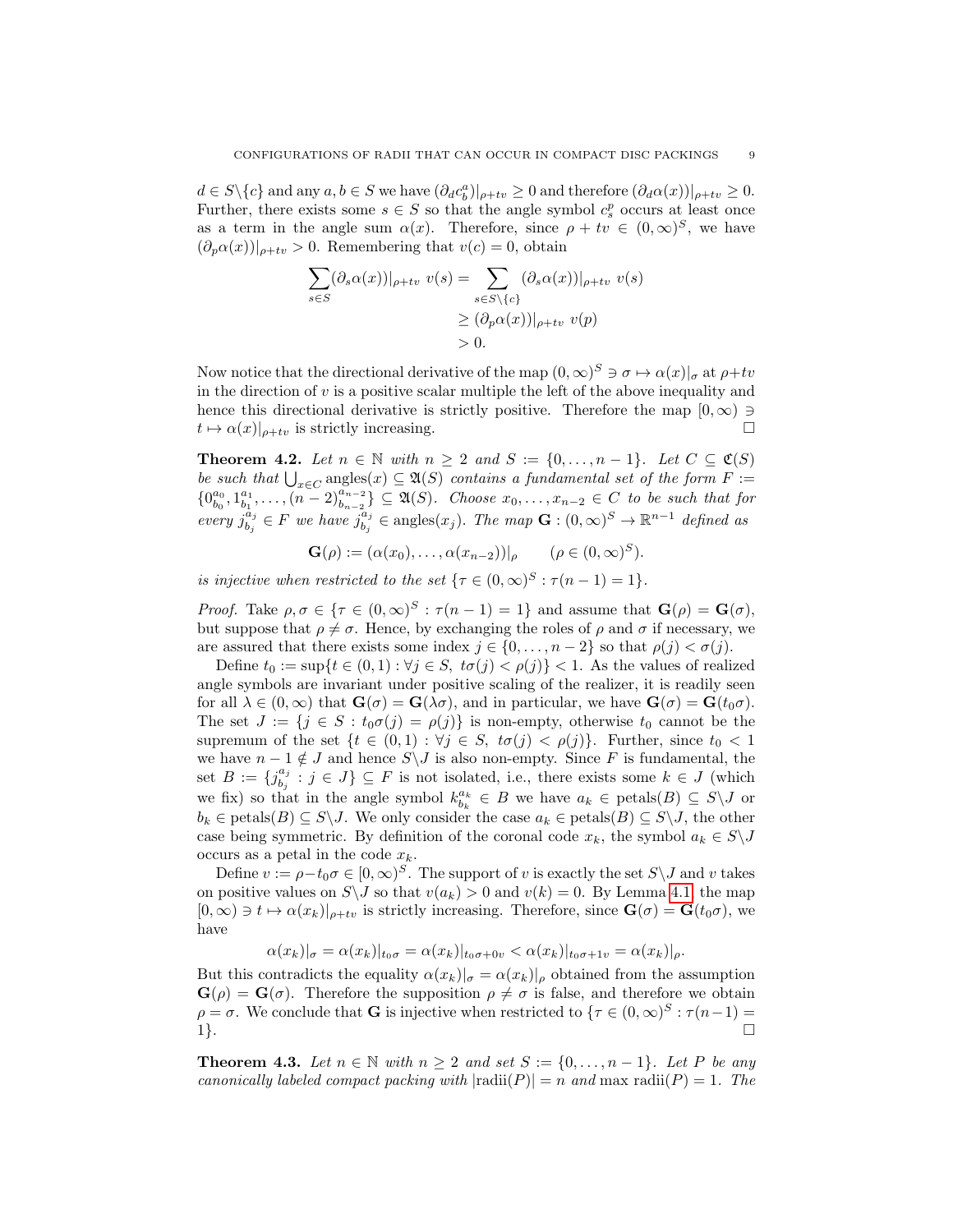canonical realizer of P is the unique element from  $\{\tau \in (0,\infty)^S : \tau(n-1)=1\}$ that tightly realizes the set  $(\text{code} \circ \text{coronas})(P) \subset \mathfrak{C}(S)$ .

*Proof.* By Theorem [3.4,](#page-7-1) the set pack-angles $(P)$  contains a fundamental set of the form  $F := \{0_{b_0}^{a_0}, 1_{b_1}^{a_1}, \ldots, (n-2)_{b_{n-2}}^{a_{n-2}}\} \subseteq \text{pack-angles}(P)$ . By construction, there exist coronal codes  $x_0, \ldots, x_{n-2} \in (\text{code} \circ \text{coronas})(P)$  such that for every  $j_{b_i}^{a_j}$  $\frac{a_j}{b_j} \in F$ we have  $j_{h_i}^{a_j}$  $b_j^{a_j} \in \text{angles}(x_j)$ . By Theorem [4.2,](#page-8-0) the map  $\mathbf{G} : (0, \infty)^S \to \mathbb{R}^{n-1}$  defined as

$$
\mathbf{G}(\rho) := (\alpha(x_0), \dots, \alpha(x_{n-2}))|_{\rho} \qquad (\rho \in (0, \infty)^S)
$$

is injective when restricted to  $\{\tau \in (0,\infty)^S : \tau(n-1)=1\}$ . The canonical realizer  $\rho$ of P is an element of  $\{\tau \in (0,\infty)^S : \tau(n-1)=1\}$  and satisfies  $\mathbf{G}(\rho)=(2\pi,\ldots,2\pi)$ , so is the unique element in  $\{\tau \in (0,\infty)^S : \tau(n-1) = 1\}$  that tightly realizes  ${x_0, \ldots, x_{n-2}}$ . Any map that tightly realizes (code ∘ coronas)(P) must necessarily tightly realize  $\{x_0, \ldots, x_{n-2}\}$ , and therefore the canonical realizer of P is the unique map that tightly realizes the set  $(\text{code} \circ \text{coronas})(P)$ .

#### 5. The bootstrapping lemma

<span id="page-9-0"></span>In this section we prove what we call The Bootstrapping Lemma (Lemma [5.1\)](#page-9-1) which should be read as a generalization of Lemma [1.2.](#page-2-0) For a set of coronal codes C that determine a fundamental set of angle symbols, the proof of Lemma [5.1](#page-9-1) leverages the fundamental set to allow for the comparison of ratios of values from two different realizations  $\rho$  and  $\sigma$  satisfying  $\alpha(x)|_{\rho} \leq 2\pi \leq \alpha(x)|_{\sigma}$  for all  $x \in C$ .

<span id="page-9-1"></span>**Lemma 5.1** (The Bootstrapping Lemma). Let  $n \in \mathbb{N}$  with  $n \geq 2$  and  $S :=$  $\{0,\ldots,n-1\}$ . Let  $C \subseteq \mathfrak{C}(S)$  be such that  $\bigcup_{x \in C} \text{angles}(x) \subseteq \mathfrak{A}(S)$  contains a fundamental set of the form  $F := \{0_{b_0}^{a_0}, 1_{b_1}^{a_1}, \ldots, (n-2)_{b_{n-2}}^{a_{n-2}}\} \subseteq \mathfrak{A}(S)$ . Choose  $x_0, \ldots, x_{n-2} \in C$  to be such that for every  $j_{b_i}^{a_j}$  $\hat{b}_j^{a_j} \in F$  we have  $\hat{j}_{b_j}^{a_j}$  $a_j^{a_j} \in \text{angles}(x_j)$ . Let  $\rho, \sigma \in (0, \infty)^S$  be maps such that for all  $x \in C$  we have  $\alpha(x)|_{\rho} \leq 2\pi \leq \alpha(x)|_{\sigma}$ . Then

$$
\frac{\sigma(n-2)}{\sigma(n-1)} \le \frac{\rho(n-2)}{\rho(n-1)}.
$$

*Proof.* If, for some  $t \in (0, \infty)$ , it holds that  $\rho = t\sigma$ , then we immediately obtain

$$
\frac{\sigma(n-2)}{\sigma(n-1)} = \frac{t\sigma(n-2)}{t\sigma(n-1)} = \frac{\rho(n-2)}{\rho(n-1)}.
$$

We therefore assume, for all  $t \in (0, \infty)$ , that  $\rho \neq t\sigma$ .

Define  $t_0 := \sup\{t \in (0,\infty) : \forall j \in S, t\sigma(j) < \rho(j)\}\$ and  $J := \{j \in S :$  $t_0\sigma(j) = \rho(j)$ . The set J is non-empty, else  $t_0$  cannot be the supremum of the set  $\{t \in (0,\infty): \forall j \in S, t\sigma(j) < \rho(j)\}\.$  Furthermore, since  $\rho \neq t\sigma$  for all  $t \in (0,\infty),$ the set J does not equal the whole of S.

We consider the two cases  $n - 1 \in J$  and  $n - 1 \notin J$ .

If  $n - 1 \in J$ , then by definition of  $t_0$  and J, we have  $t_0\sigma(n - 1) = \rho(n - 1)$  and  $t_0\sigma(n-2) \leq \rho(n-2)$ . Hence

$$
\frac{\sigma(n-2)}{\sigma(n-1)} = \frac{t_0 \sigma(n-2)}{t_0 \sigma(n-1)} = \frac{t_0 \sigma(n-2)}{\rho(n-1)} \le \frac{\rho(n-2)}{\rho(n-1)}.
$$

The case  $n-1 \notin J$  remains. We show that this case cannot occur. Suppose  $n-1 \notin J$ , so that  $J \subseteq \{0, \ldots, n-2\}$ . Define  $B := \{j_{h}^{a_j}\}$ .  $\begin{aligned} \begin{array}{c} a_j \\ b_j \end{array} \in F : j \in J \}$ . Since F is fundamental, the set B is not isolated, and hence there exists some  $k \in J$  so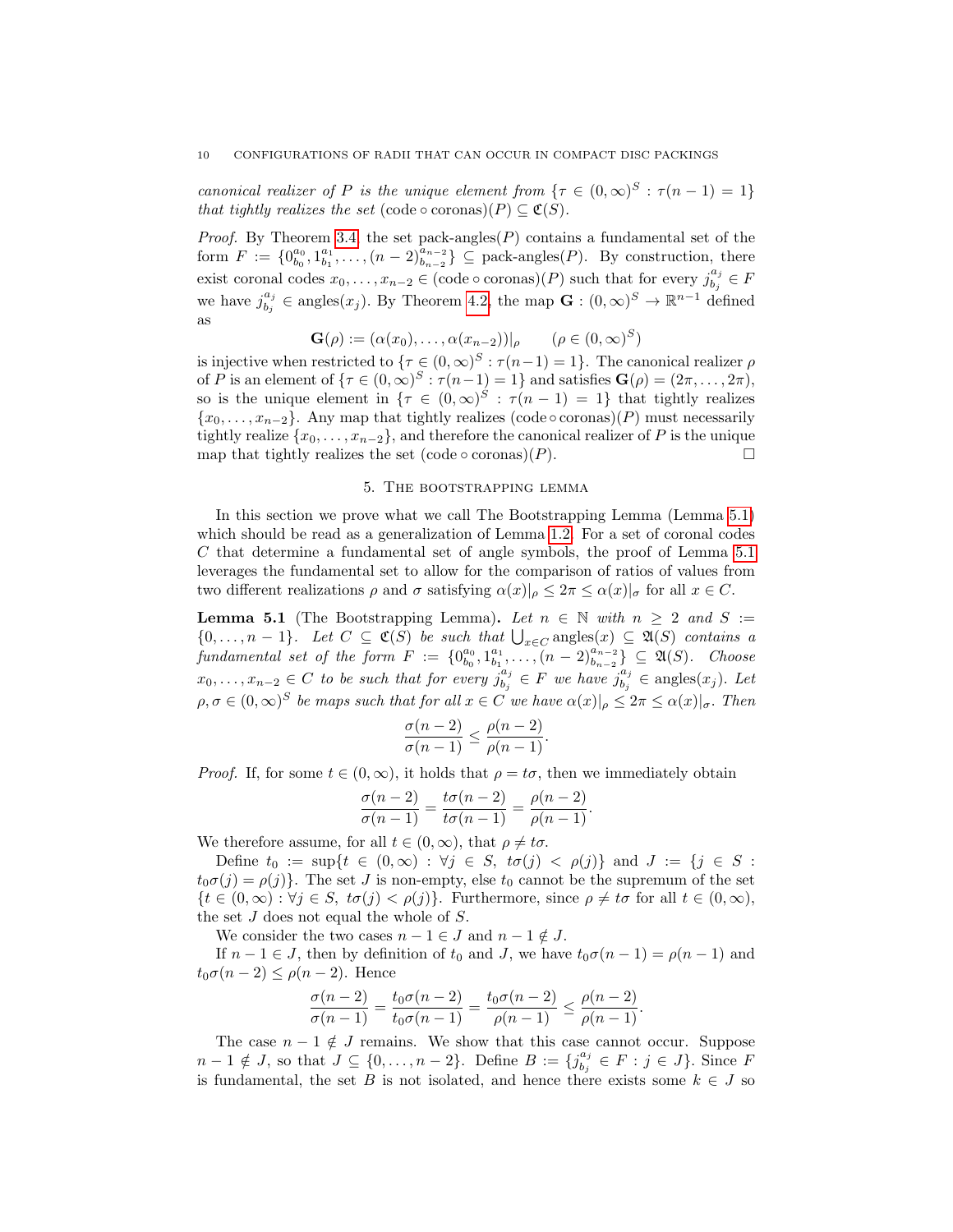that  $k_{b_k}^{a_k} \in B \subseteq F$  is such that either  $a_k \in S \backslash J$  or  $b_k \in S \backslash J$ . We only consider the case where  $a_k \in S \setminus J$ , the other case being symmetrical. By definition of the coronal code  $x_k \in C$ , the symbol  $a_k \in S \backslash J$  occurs as a petal in the code  $x_k$ . Since realized angle sums are invariant under positive scaling of the realizer, we have  $\alpha(x_k)|_{\sigma} = \alpha(x_k)|_{t_0\sigma}$ . Define  $v := \rho - t_0\sigma$ . The support of v is exactly the set  $S\setminus J$  and v takes on positive values on  $S\setminus J$  so that  $v(k) = 0$  and  $v(a_k) > 0$ . By Lemma [4.1,](#page-7-2) the map  $[0, \infty) \ni t \mapsto \alpha(x_k)|_{\rho+t\nu}$  is strictly increasing. However this yields the absurdity

$$
2\pi\leq \alpha(x_k)|_{\sigma}=\alpha(x_k)|_{t_0\sigma}=\alpha(x_k)|_{t_0\sigma+0v}<\alpha(x_k)|_{t_0\sigma+1v}=\alpha(x_k)|_{\rho}\leq 2\pi,
$$

from which we conclude that the supposition  $n - 1 \notin J$  is false.

We briefly show how Lemma [5.1](#page-9-1) implies Lemma [1.2.](#page-2-0) For every canonically labeled corona Q with  $|\text{radii}(Q)| = 2$  with smaller disc as center, let  $\sigma_Q \in (0, \infty)^{\{0,1\}}$ denote the canonical realizer of Q. Furthermore, there are only finitely many such coronas (modulo rigid motion and scaling). Take any canonically labeled compact 3-packing P with canonical realizer  $\rho$ . Obviously  $\alpha(x)|_{\rho} = 2\pi$  for all  $x \in (\text{code} \circ$ coronas)(P). Take any coronal code  $x \in (\text{code} \circ \text{coronas})(P) \subseteq \mathfrak{C}(\{0,1,2\})$  that has center 0 and that has a petal that is not equal to 0. Construct the code  $y \in \mathfrak{C}(\{0,1\})$  from x by replacing every symbol 2 occurring in x with a 1. The code y is noticed to coincide with a code determined by a canonically labeled corona  $Q'$ with  $|\text{radii}(Q')|=2$  with smaller disc as center. But now  $\alpha(y)|_{\rho} \leq 2\pi = \alpha(y)|_{\sigma_{Q'}}$ . Therefore, with  $C := \{y\}$ , by Lemma [5.1,](#page-9-1)

$$
\frac{\sigma_{Q'}(0)}{\sigma_{Q'}(1)} \leq \frac{\rho(0)}{\rho(1)}.
$$

As there exist only finitely many canonically labeled coronas  $Q$  with  $|{\rm radii}(Q)| =$ 2 having small disc as center (modulo rigid motion and scaling), taking  $K :=$  $\min_{Q} {\sigma_Q(0)}/{\sigma_Q(1)} > 0$ , we obtain

$$
0 < K \le \frac{\sigma_{Q'}(0)}{\sigma_{Q'}(1)} \le \frac{\rho(0)}{\rho(1)}
$$

with K independent of the compact 3-packing  $P$ , establishing Lemma [1.2.](#page-2-0)

<span id="page-10-0"></span>6. Essential sets of coronal codes and proof of the main result

We now turn to proving the main result of this paper. We introduce what we call n-essential sets of coronal codes (Definition [6.1\)](#page-10-1). We firstly show, for every  $n \in \mathbb{N}$ with  $n \geq 2$ , that the set of all *n*-essential sets,  $\mathcal{E}_n$ , is finite (cf. Corollary [6.6\)](#page-13-0). This proceeds through a strong induction argument in Lemma [6.4](#page-11-0) which utilizes the The Bootstrapping Lemma (Lemma [5.1\)](#page-9-1) to place a universal bound on the length of all coronal codes that can occur as elements of any  $n$ -essential set. Finally we show every compact n-packing determines one of the finitely many n-essential sets in  $\mathcal{E}_n$ (cf. Theorem [6.7\)](#page-13-3) and that every element in  $\mathcal{E}_n$  determines at most one element of  $\Pi_n$  so that  $|\Pi_n| \leq |\mathcal{E}_n|$  (Corollary [6.8\)](#page-13-1). This will then prove the main result of this paper, Theorem [1.1.](#page-1-0)

<span id="page-10-1"></span>**Definition 6.1.** Let  $n \in \mathbb{N}$  with  $n \geq 2$  and  $S := \{0, \ldots, n-1\}$ . We will say that a set  $C := \{x_0, \ldots, x_{n-2}\} \subseteq \mathfrak{C}(S)$  is an *n*-essential set if C satisfies both of the following conditions: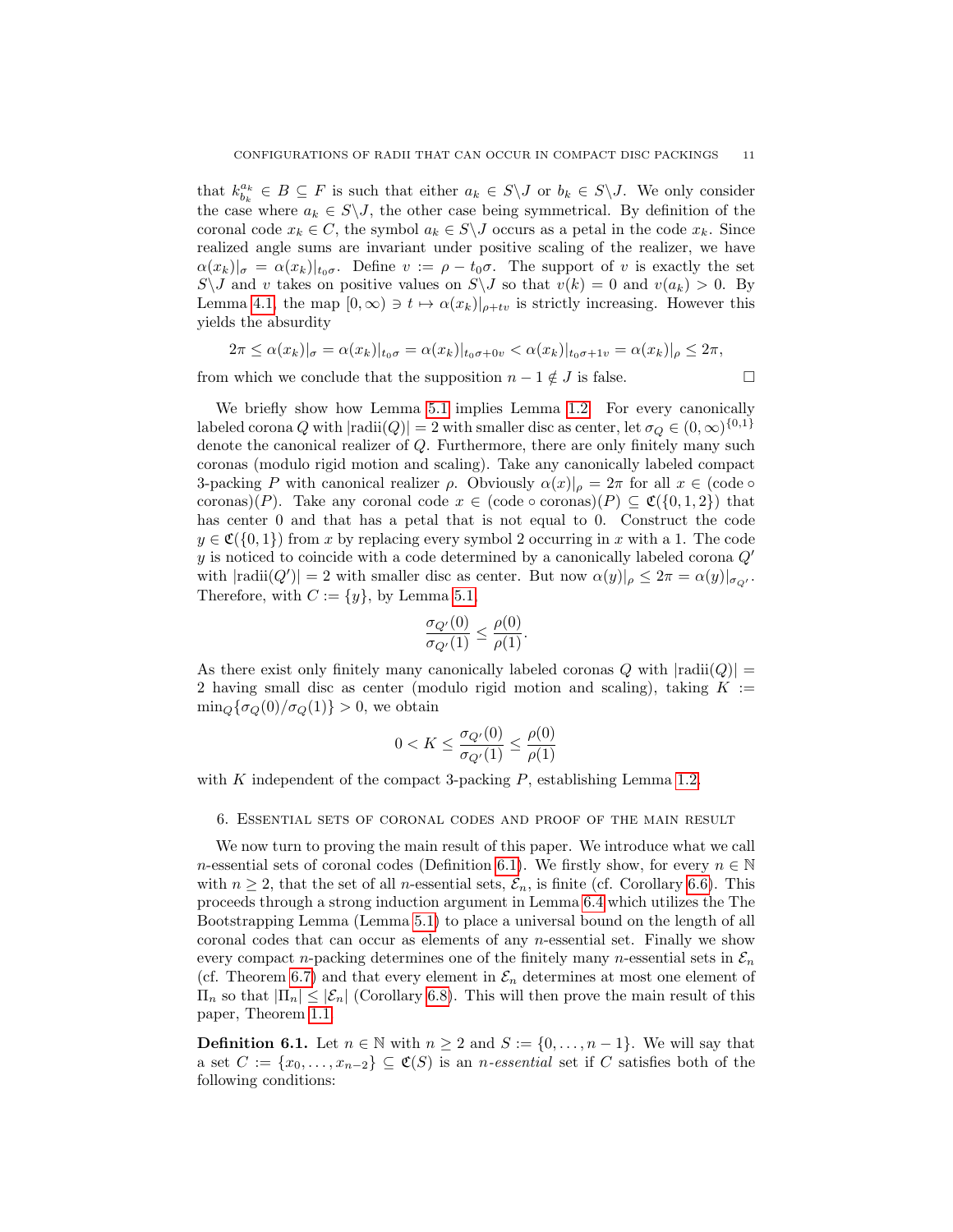#### 12 CONFIGURATIONS OF RADII THAT CAN OCCUR IN COMPACT DISC PACKINGS

- (1) The set  $\bigcup_{x \in C} \text{angles}(x) \subseteq \mathfrak{A}(S)$  contains a fundamental set of the form  $F := \{0_{b_0}^{a_0}, 1_{b_1}^{a_1}, \ldots, (n-2)_{b_{n-2}}^{a_{n-2}}\} \subseteq \mathfrak{A}(S)$  with  $x_0, \ldots, x_{n-2} \in C$  such that for every  $j_h^{a_j}$  $\mathbf{b}_j^{a_j} \in F$  we have  $\mathbf{b}_j^{\ddot{a}_j}$  $a_j \atop b_j \in \text{angles}(x_j).$
- (2) There exist monotone maps  $\rho, \sigma \in (0, \infty)^S$  so that, for all  $x \in C$ , we have  $\alpha(x)|_{\rho} \leq 2\pi \leq \alpha(x)|_{\sigma}.$

We denote the set of all *n*-essential sets by  $\mathcal{E}_n \subseteq 2^{\mathfrak{C}(S)}$ .

**Definition 6.2.** Let  $S$  be a totally ordered set. Let  $E$  be any formal expression containing symbols from S. For  $k \in S$ , by the formal expression  $E \downarrow_k$  we mean the formal expression constructed from  $E$  with every symbol that occurs in  $E$  that is strictly larger than  $k$  being replaced by  $k$ .

<span id="page-11-1"></span>**Lemma 6.3.** Let  $n \in \mathbb{N}$  with  $n \ge 2$  and  $S := \{0, ..., n-1\}$ . If  $\{x_0, ..., x_{n-2}\}$  $\mathfrak{C}(S)$  is n-essential, then for every  $m \in \{2, \ldots, n-1\}$  with  $S_m := \{0, \ldots, m-1\}$ , the set  $\{x_0 \downarrow_{m-1}, \ldots, x_{m-2} \downarrow_{m-1}\} \subseteq \mathfrak{C}(S_m)$  is m-essential.

*Proof.* Assume that  $\{x_0, \ldots, x_{n-2}\}$  is *n*-essential. By definition there exists some fundamental set  $F := \{0_{b_0}^{a_0}, 1_{b_1}^{a_1}, \ldots, (n-2)_{b_{n-2}}^{a_{n-2}}\} \subseteq \mathfrak{A}(S)$  with  $x_0, \ldots, x_{n-2}$  such that for every  $j_{h_i}^{a_j}$  $b_j^{a_j} \in F$  we have  $j_{b_j}^{a_j}$  $\theta_{b_j}^{a_j} \in \text{angles}(x_j)$  and monotone maps  $\rho, \sigma \in (0, \infty)^S$ so that, for all  $x \in C$ , we have  $\alpha(x)|_{\rho} \leq 2\pi \leq \alpha(x)|_{\sigma}$ .

Let  $m \in \{2, \ldots, n-1\}$ , and define

$$
F' := \{0_{b_0}^{a_0} \downarrow_{m-1}, 1_{b_1}^{a_1} \downarrow_{m-1}, \dots, (m-2)_{b_{m-2}}^{a_{m-2}} \downarrow_{m-1}\} \subseteq \mathfrak{A}(S_m).
$$

It is clear that  $\{x_0 \downarrow_{m-1}, \ldots, x_{m-2} \downarrow_{m-1}\} \subseteq \mathfrak{C}(S_m)$  is such that for every  $j_{b_i}^{a_j}$  $\frac{a_j}{b_j} \in F'$ we have  $j_{h_i}^{a_j}$  $b_j^{a_j} \in \text{angles}(x_j \downarrow_{m-1}).$ 

We claim that F' is a fundamental set. Let  $B' \subseteq F'$  be any non-empty set. In constructing  $F'$  from  $F$  it is clear that the vertices of the angle symbols in  $F'$ where not altered by the operation  $\cdot \downarrow_{m-1}$ . Therefore, there exists a unique nonempty set  $B \subseteq F$ , so that  $B' = B \downarrow_{m-1}$  with vertices $(B')$  = vertices $(B)$ . Since F is a fundamental set, the set B is not isolated, i.e., petals(B) is not a subset of vertices(B). Take any  $i \in \text{petals}(B)$  so that  $i \notin \text{vertices}(B)$ . In the case that  $i \geq m-1$  then  $i \downarrow_{m-1} = m-1 \in \text{petals}(B')$  while vertices $(B') \subseteq \{0, \ldots, m-2\}$ so that  $i \downarrow_{m-1} \notin \text{vertices}(B')$ . On the other hand, in the case  $i < m-1$ , then  $i = i \downarrow_{m-1} \in {\text{petals}}(B')$  and  $i \notin {\text{vertices}}(B) = {\text{vertices}}(B')$ . Therefore B' is not isolated, and, since  $B'$  was chosen arbitrarily, the set  $F'$  is a fundamental set.

We define  $\rho', \sigma' \in (0, \infty)^{S'}$  as

$$
\rho'(s) := \begin{cases} \rho(s) & s < m-1 \\ \rho(m-1) & s = m-1 \end{cases} \qquad (s \in S_m)
$$

and

$$
\sigma'(s) := \begin{cases} \sigma(s) & s < m-1 \\ \sigma(n-1) & s = m-1 \end{cases} \quad (s \in S_m).
$$

Since  $\rho$  and  $\sigma$  are both monotone, so are  $\sigma'$  and  $\rho'$ . Further, for  $x \in \{x_0, \ldots, x_{m-2}\},$ we have

 $\alpha(x \downarrow_{m-1})|_{\alpha'} \leq \alpha(x)|_{\alpha} \leq 2\pi \leq \alpha(x)|_{\alpha} \leq \alpha(x \downarrow_{m-1})|_{\alpha'}$ 

We therefore conclude that  $\{x_0 \downarrow_{m-1}, \ldots, x_{m-2} \downarrow_{m-1}\}$  is m-essential.  $\Box$ 

<span id="page-11-0"></span>**Lemma 6.4.** Let  $n \in \mathbb{N}$  with  $n \geq 3$ . If, for all  $m \in \{2, \ldots, n-1\}$ , the set  $\mathcal{E}_m$  is finite, then the set  $\mathcal{E}_n$  is finite.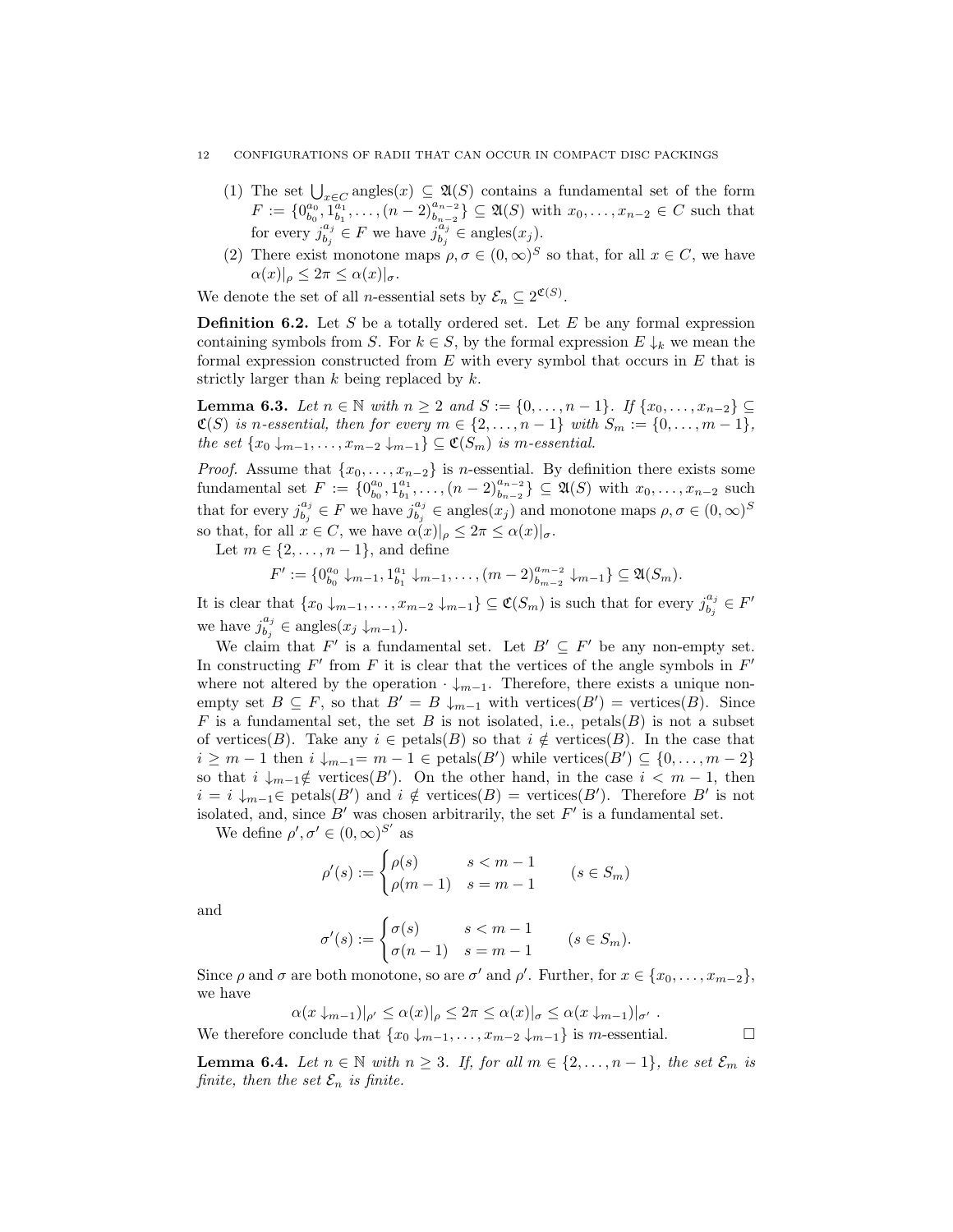*Proof.* Set  $S := \{0, \ldots, n-1\}$ . Assume for all  $m \in \{2, \ldots, n-1\}$ , that  $|\mathcal{E}_m| < \infty$ . For every  $m \in \{2, ..., n-1\}$  define  $S_m := \{0, ..., m-1\}$  and for every  $D \in \mathcal{E}_m$  fix a monotone map  $\sigma_D \in (0,\infty)^{S_m}$  so that, for all  $x \in D$ , we have  $2\pi \leq \alpha(x)|_{\sigma_D}$ . For  $m \in \{2, \ldots, n-1\}$  define

$$
K_{m-2} := \min_{D \in \mathcal{E}_m} \frac{\sigma_D(m-2)}{\sigma_D(m-1)} \in (0,1].
$$

Now, take any *n*-essential set  $C := \{x_0, \ldots, x_{n-2}\} \in \mathcal{E}_n$ . Let  $\rho \in (0, \infty)^S$  be any monotone map such that, for all  $x \in C$ , we have  $\alpha(x)|_{\rho} \leq 2\pi$ . By Lemma [6.3,](#page-11-1) for every  $m \in \{2, \ldots, n-1\}$ , the set  $C_m := C \downarrow_{m-1}$  is m-essential so that  $C_m \in \mathcal{E}_m$ . For every  $m \in \{2, ..., n-1\}$ , define  $\rho_m$  as the restriction of  $\rho$  to  $S_m$ . Then, for every  $y \in C_m$  taking  $x \in C$  so that  $y = x \downarrow_{m-1}$ , since  $\rho_m$  is monotone, we obtain

$$
\alpha(y)|_{\rho_m} \le \alpha(x)|_{\rho} \le 2\pi \le \alpha(y)|_{\sigma_{C_m}}.
$$

Hence, by Lemma [5.1,](#page-9-1) for every  $m \in \{2, \ldots, n-1\}$ , we have

$$
0 < K_{m-2} = \min_{D \in \mathcal{E}_m} \frac{\sigma_D(m-2)}{\sigma_D(m-1)} \le \frac{\sigma_{C_m}(m-2)}{\sigma_{C_m}(m-1)} \le \frac{\rho_m(m-2)}{\rho_m(m-1)} = \frac{\rho(m-2)}{\rho(m-1)}.
$$

Therefore, from

$$
0 < K_0 \le \frac{\rho(0)}{\rho(1)}, \quad 0 < K_1 \le \frac{\rho(1)}{\rho(2)}, \quad \dots, \quad 0 < K_{n-3} \le \frac{\rho(n-3)}{\rho(n-2)},
$$

we surmise that

$$
0 < \left(\prod_{j=0}^{n-3} K_j\right) \le \frac{\rho(0)}{\rho(n-2)},
$$

with  $\left(\prod_{j=0}^{n-3} K_j\right) \in (0,1].$  We define

$$
\kappa(s) := \begin{cases} \left(\prod_{j=0}^{n-3} K_j\right) & s = 0\\ 1 & s = n-2, \end{cases} \quad (s \in \{0, n-2\}).
$$

Since  $\rho$  is monotone, we have  $(n-2)_{0}^{0}|_{\rho} = \min\{\text{angles}(x)|_{\rho} : x \in C\}$ , and since  $0 < (\prod_{j=0}^{n-3} K_j) \le \rho(0) / \rho(n-2)$ , we obtain

$$
0 < (n-2)_0^0|_{\kappa} \le (n-2)_0^0|_{\rho} = \min\{\text{angles}(x)|_{\rho} : x \in C\}.
$$

Therefore the length of any of the codes in C can be at most

$$
N := \left\lfloor 2\pi / \left( (n-2)_0^0 \vert_{\kappa} \right) \right\rfloor.
$$

It is crucial to observe that N is independent of the choice of choice of  $C \in \mathcal{E}_n$ . Therefore there exist no more than  $\left(\sum_{k=0}^{N} n^k\right)^{n-2}$  elements in  $\mathcal{E}_n$ , and in particular  $|\mathcal{E}_n| < \infty.$ 

# <span id="page-12-0"></span>**Lemma 6.5.** The set  $\mathcal{E}_2$  is finite.

*Proof.* Let  $C \in \mathcal{E}_2$ . By definition  $C = \{x_0\}$  for some  $x_0 \in \mathfrak{C}(\{0,1\})$  so that there exists some fundamental set  $F := \{0_{b_0}^{a_0}\}\subseteq \text{angles}(x_0)$  and monotone maps  $\rho, \sigma \in (0, \infty)^{\{0,1\}}$  so that

$$
\alpha(x_0)|_\rho \le 2\pi \le \alpha(x_0)|_\sigma.
$$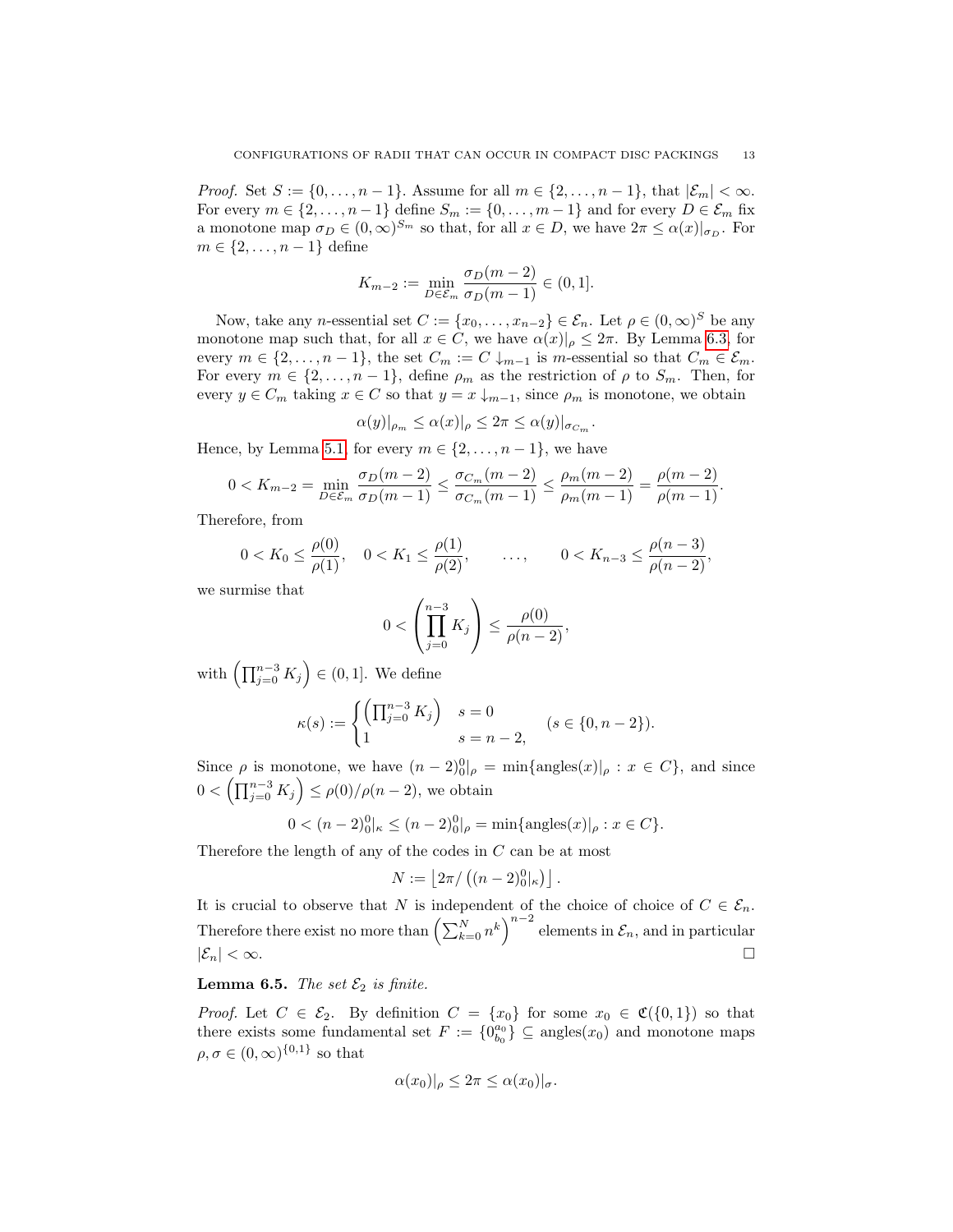For all  $a, b \in \{0, 1\}$  we have  $\pi/3 \leq 0^a_b$ , which implies that the angle sum  $\alpha(x_0)$  can have at most six terms and hence the length of the code  $x_0$  is at most six. Therefore  $\mathcal{E}_2$  has at most  $\left(\sum_{k=0}^6 2^k\right)$  elements.

<span id="page-13-0"></span>**Corollary 6.6.** For every  $n \in \mathbb{N}$  with  $n \geq 2$ , the set  $\mathcal{E}_n$  is finite.

*Proof.* By strong induction and Lemmas [6.5](#page-12-0) and [6.4,](#page-11-0) for every  $n \in \mathbb{N}$  with  $n \geq 2$ , the set  $\mathcal{E}_n$  is finite.

<span id="page-13-3"></span>**Theorem 6.7.** Let  $n \in \mathbb{N}$  with  $n \geq 2$  and  $S := \{0, \ldots, n-1\}$ . Let P be a canonically labeled compact n-packing. Then there exists a subset of  $C := \{x_0, \ldots, x_{n-2}\} \subseteq$  $(\text{code}\circ \text{coronas})(P)$  that is n-essential, i.e.,  $\{x_0, \ldots, x_{n-2}\} \in \mathcal{E}_n$ .

*Proof.* By Theorem [3.4,](#page-7-1) there exists a fundamental set  $F := \{0_{b_0}^{a_0}, 1_{b_1}^{a_1}, \ldots, (n-1_{b_n})\}$  $2\binom{a_{n-2}}{b_{n-2}} \subseteq \text{pack-angles}(P)$  with  $C := \{x_0, \ldots, x_{n-2}\} \subseteq (\text{code} \circ \text{corons})(P)$  such that for every  $j_{h_i}^{a_j}$  $a_j^{a_j} \in F$  we have  $j_{b_j}^{a_j}$  $b_j^{a_j} \in \text{angles}(x_j)$ . With  $\rho$  the canonical realizer of P, for all  $x \in C$  we have  $\alpha(x)|_{\rho} = 2\pi$ , so taking  $\sigma := \rho$ , we obtain  $\alpha(x)|_{\rho} = 2\pi = \alpha(x)|_{\sigma}$ for all  $x \in C$ . Therefore  $C \in \mathcal{E}_n$ .

Figure [3.1](#page-7-3) displays an example of a 3-essential set determined from a canonically labeled 3-packing.

<span id="page-13-1"></span>**Corollary 6.8.** For every  $n \in \mathbb{N}$  with  $n \geq 2$ , the cardinality of the set

$$
\Pi_n := \left\{ \text{radii}(P) \middle| P \text{ a compact } n\text{-packing with} \atop \max \text{ radii}(P) = 1 \right\}
$$

is at most the cardinality of  $\mathcal{E}_n$ , and therefore  $\Pi_n$  is finite.

*Proof.* Let  $n \in \mathbb{N}$  with  $n \geq 2$  and set  $S := \{0, \ldots, n-1\}$ . By Theorem [4.2,](#page-8-0) every element  $\{x_0, \ldots, x_{n-2}\}$  from the finite set  $\mathcal{E}_n$ , determines at most one (but perhaps no) solution  $\rho \in {\tau \in (0, \infty)^S : \tau(n-1) = 1}$  to the equation

$$
(\alpha(x_0),\ldots,\alpha(x_{n-2}))|_{\rho}=(2\pi,\ldots,2\pi).
$$

On the other hand, let P be any compact n-packing with max radii( $P$ ) = 1. By Theorem [6.7,](#page-13-3) there exists a subset  $\{x_0, \ldots, x_{n-2}\} \subseteq (\text{code} \circ \text{coronas})(P)$  that is an element of  $\mathcal{E}_n$  and, by Theorem [4.3,](#page-8-1) the canonical realizer  $\rho : S \to (0,1]$  of P is an element of  $\{\tau \in (0,\infty)^S : \tau(n-1)=1\}$  that satisfies the equation

$$
(\alpha(x_0),\ldots,\alpha(x_{n-2}))|_{\rho}=(2\pi,\ldots,2\pi).
$$

We therefore obtain  $|\Pi_n| \leq |\mathcal{E}_n| < \infty$ .

The previous corollary proves Theorem [1.1,](#page-1-0) as stated in the introduction.

<span id="page-13-2"></span>Remark 6.9. For  $n \in \mathbb{N}$ , from Corollary [6.8](#page-13-1) a quantitative bound for  $|\Pi_n|$  is the finite number  $|\mathcal{E}_n|$ . However, for a fixed  $n \in \mathbb{N}$ , given exact knowledge of the sets  $\mathcal{E}_2, \ldots, \mathcal{E}_{n-1}$ , Lemma [6.4](#page-11-0) only places a bound on the size of the set  $\mathcal{E}_n$ , but gives no information on the elements of  $\mathcal{E}_n$ . Specifically, Lemma [6.4](#page-11-0) and its proof does not give information on the monotone maps  $\rho$  and  $\sigma$  that exist by for every element of  $\mathcal{E}_n$ (Definition [6.1\)](#page-10-1). But as seen in the proof of Lemma [6.4](#page-11-0) this information is required to be able to determine a bound on the size of the next set  $\mathcal{E}_{n+1}$  in the sequence and, by extension, a bound on the size of  $\Pi_{n+1}$ . For this reason, determining a quantitative bound for  $|\Pi_n|$  for  $n \in \mathbb{N}$  using the ideas presented in this paper will at least require computing monotone maps  $\rho$  and  $\sigma$ , as in Definition [6.1,](#page-10-1) that exist for each element in each of the sets  $\mathcal{E}_2, \ldots, \mathcal{E}_{n-1}$ .